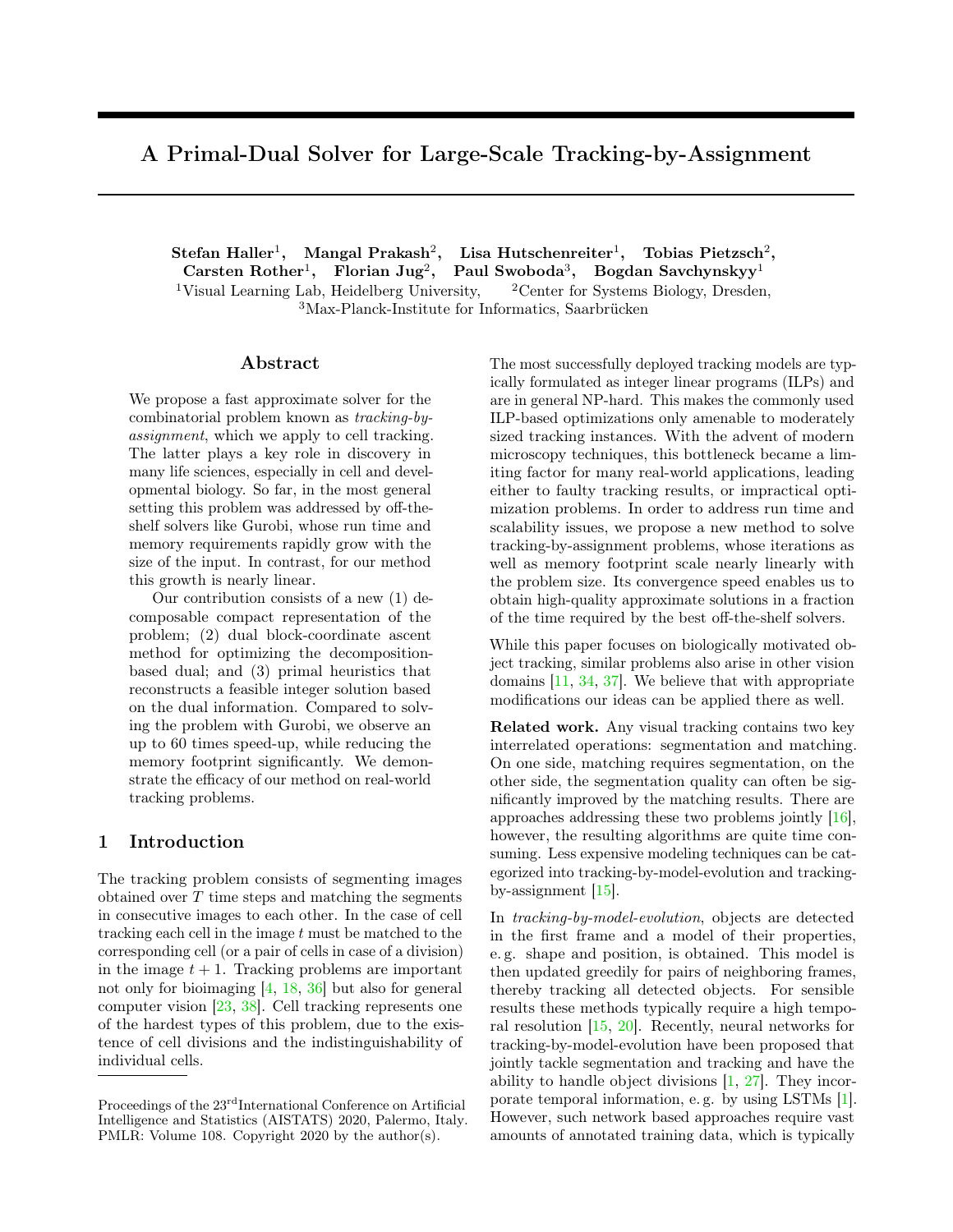not available for biomedical tracking problems.

By contrast, *tracking-by-assignment* first segments potential object candidates in all time frames [\[13,](#page-8-6) [17,](#page-8-7) [20,](#page-9-5) [25,](#page-9-7) [29,](#page-9-8) [30\]](#page-9-9). There are two important cases: a single segmentation hypothesis per object [\[20,](#page-9-5) [29\]](#page-9-8) and multiple ones [\[17,](#page-8-7) [30\]](#page-9-9). Multiple segmentation hypotheses may correspond to different (typically overlapping) positions of the same object, to parts of a single object looking like separate ones, or to several objects close to each other looking like a single one. Apart from better tracking quality, multiple segmentation approaches facilitate user-driven proofreading of automated results [\[14,](#page-8-8) [17\]](#page-8-7).

Existing optimization methods for tracking-byassignment fall into two categories: (*i*) local approaches that attempt to overcome scalability issues by decomposing the overall tracking problem into smaller sub-problems [\[3,](#page-8-9) [12,](#page-8-10) [39\]](#page-9-10), and (*ii*) global approaches, treating the whole spatiotemporal problem jointly [\[2,](#page-8-11) [10,](#page-8-12) [25,](#page-9-7) [26\]](#page-9-11). While the first type of method scales better with the problem size, the second one leads to better solutions. Among approaches of the second type we distinguish the work [\[26\]](#page-9-11), that couples multiple min-cost-flow networks to handle divisions and finds an approximate solution to the overall problem with an off-the-shelf LP solver. Another notable contribution is the primal heuristics in [\[10\]](#page-8-12), based on sequentially computing shortest paths in an augmented flow graph which accounts for object divisions. This work generalizes the approach of [\[25\]](#page-9-7) which utilizes the Viterbi algorithm. However, these works do not handle overlapping segmentation hypotheses. Additionally, [\[10\]](#page-8-12) and [\[25\]](#page-9-7) do not provide any bounds on the quality of the proposed solutions. The work [\[2\]](#page-8-11) employs stochastic gradient descent to maximize a Lagrange dual based on multiple min-cost-flow subproblems, and obtains primal solutions by rounding. However, the method does not allow for cell divisions.

After all, the most general models including both multiple hypothesis and object divisions have been addressed with off-the-shelf ILP solvers only [\[13,](#page-8-6) [14,](#page-8-8) [17,](#page-8-7) [30\]](#page-9-9). Building a scalable solver able to compete with, for example, Gurobi in this case seems to be a non-trivial task, which has not been addressed in the literature yet.

Contributions. We propose a new approximate optimization method for cell-tracking problems, which favorably compares with Gurobi in terms of run time and memory footprint, while delivering solutions of a comparable quality. Our method is able to handle cell divisions and multiple segmentation hypotheses. Together with an approximate primal solution it provides a lower bound on the optimum. This is achieved by optimizing the Lagrange dual problem constructed from a new compact decomposition. To optimize the dual we propose a specialized fast converging algorithm based on the block-coordinate ascent principle. The approximate primal solution is obtained with a novel primal heuristics based on conflict resolution and greedy elongation of trajectories. While the dual solver simplifies the objective function by reweighting its costs, the primal one reconstructs an integer solution based on these costs. We empirically show advantages of our framework on publicly available instances of the cell-tracking challenge [\[36\]](#page-9-0), on instances of developing flywing tissue, and on an instance of nuclei tracking in developing drosophila embryos. These datasets represent different biological applications and exhibit diverse characteristics. Therefore, we believe our method to be applicable to a wide spectrum of cell-tracking problems.

The focus of our work is to improve the optimization stage of a typical tracking-by-assignment pipeline, therefore, we do not address modeling and segmentation aspects of the problem here. We assume that for each time step  $t \in \{1, ..., T\}$  a set of *segmentation hypotheses* is available along with a set of possible transitions and the corresponding costs.

Mathematical proofs and information about our code and models can be found in the supplement.

## 2 Standard tracking as ILP

The standard modeling approach for tracking-byassignment is based on its *problem (hyper-)graph* representation [\[13,](#page-8-6) [14,](#page-8-8) [20,](#page-9-5) [24,](#page-9-12) [29,](#page-9-8) [30\]](#page-9-9), see Figure [1](#page-2-0) (b). In the following we omit the prefix *hyper-* and use the *hat* superscript (as in  $\hat{V}$  or  $\hat{\mathcal{E}}$ ) for the standard problem graph to distinguish it from the graph we propose later. Nodes  $\hat{V}$  of a problem graph  $\hat{\mathcal{G}} = (\hat{V}, \hat{\mathcal{E}})$  are associated with *finite-valued variables*, and edges  $\hat{\mathcal{E}} \subseteq 2^{\hat{\mathcal{V}}}$ correspond to the *coupling constraints* between the respective nodes. Here,  $2^{\hat{\mathcal{V}}}$  denotes the power set of  $\hat{\mathcal{V}}$ .

Node set. For tracking-by-assignment the set of nodes  $\hat{\mathcal{V}}$  is divided into disjoint subsets  $\hat{\mathcal{V}}^t$  corresponding to each time step  $t \in \{1, \ldots, T\}$ , i.e.  $\hat{\mathcal{V}} = \bigcup_{t=1}^{T} \hat{\mathcal{V}}^{t}$ . In its turn, each subset  $\hat{\mathcal{V}}^t$  is subdivided into a set  $\hat{\mathcal{V}}_{\text{det}}^t$ representing the *segmentation hypothesis (detections)* at time step t, and a set  $\hat{\mathcal{V}}_{\text{trans}}^t$  representing the possible *transitions (moves, divisions)* from time step t to  $t + 1$ . We will write  $\hat{\mathcal{V}}_{\text{det}} = \bigcup_{t=1}^{T} \hat{\mathcal{V}}_{\text{det}}^{t}$  and  $\hat{\mathcal{V}}_{\text{trans}} = \bigcup_{t=1}^{T} \hat{\mathcal{V}}_{\text{trans}}^{t}$  for the sets of all detection and transition nodes.

Each segmentation hypothesis as well as each transition is associated with a *binary variable*, i. e. its value is in the set  $\{0, 1\}$ . We will refer to the variable corresponding to node  $v \in \hat{V}$  as  $x_v$ , where  $x_v \in \{0, 1\}$ . A variable is said to be *active* if it assumes value 1.

**Edge set.** The set of edges  $\hat{\mathcal{E}}$  coupling the nodes is divided into subsets  $\hat{\mathcal{E}}^t$  corresponding to each time step  $t \in \{1, ..., T\}$ , i.e.  $\hat{\mathcal{E}} = \bigcup_{t=1}^{T} \hat{\mathcal{E}}^t$ . In turn,  $\hat{\mathcal{E}}^t =$  $\hat{\mathcal{E}}_{\sf move}^{t} \cup \hat{\mathcal{E}}_{\sf donf}^{t},$  where  $\hat{\mathcal{E}}_{\sf move}^{t} \subseteq \hat{\mathcal{V}}_{\sf det}^{t} \times \hat{\mathcal{V}}_{\sf det}^{t+1} \times \hat{\mathcal{V}}_{\sf trans}^{t}$  and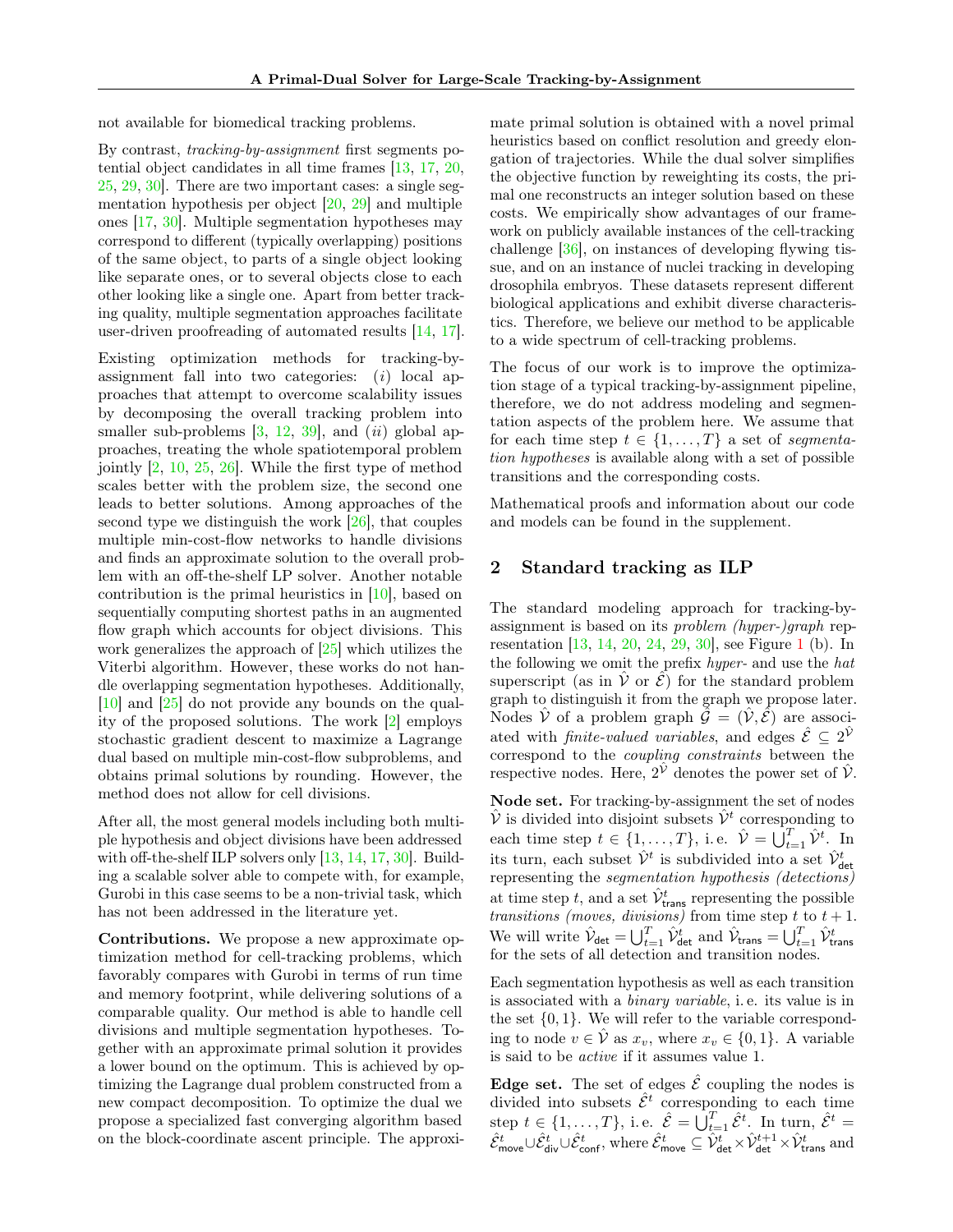<span id="page-2-0"></span>

Figure 1: Illustration of the standard model and our proposed problem decomposition. Each detection (segmentation hypothesis) in (a) is represented by a node in  $\hat{V}_{\text{det}}$  in the standard model (b). Possible transitions between time steps are represented by a node in  $\hat{V}_{trans}$ . Hyper-edges  $\hat{\mathcal{E}}$  handle detection and transition coupling constraints. Our Lagrange decomposition (c) represents each detection together with its incoming and outgoing transitions by a single node in  $V_{\text{det}}$ . Conflicting detections are represented by separate nodes in  $V_{\text{conf}}$ . Edges  $\mathcal E$  correspond to coupling constraints between nodes and refer to transitions (blue), divisions (green), and conflicts (red).

 $\hat{\mathcal{E}}_{div}^t \subseteq \hat{\mathcal{V}}_{det}^t \times (\hat{\mathcal{V}}_{det}^{t+1})^2 \times \hat{\mathcal{V}}_{trans}^t$  are edges corresponding to possible moves and divisions of the cells between time steps t and  $t + 1$ , and  $\hat{\mathcal{E}}_{\text{conf}}^t \subseteq 2^{\hat{\mathcal{V}}_{\text{det}}^t}$  are the edges prohibiting the activation of conflicting (intersecting) segmentation hypothesis at time step  $t$ . Note that for each node in  $\hat{\mathcal{V}}_{\text{trans}}^t$  there is exactly one incident edge.

Coupling constraints. Let  $(u, v, w) \in \hat{\mathcal{E}}_{\text{move}}^t$  be a possible move from time step t to  $t + 1$  connecting nodes  $u \in \hat{\mathcal{V}}_{\text{det}}^t$  and  $v \in \hat{\mathcal{V}}_{\text{det}}^t$  via transition node  $w \in$  $\hat{\mathcal{V}}_{\text{trans}}^t$ . We write  $u \stackrel{w}{\rightarrow} v$  for such edges. Then the set of corresponding coupling constraints is defined as

<span id="page-2-1"></span>
$$
\forall u \stackrel{w}{\rightarrow} v \in \hat{\mathcal{E}}_{\text{move}}: \quad x_w \leq x_u \ \land \ x_w \leq x_v \,, \qquad (1)
$$

ensuring that if either of the hypothesis is deactivated  $(x_u = 0 \text{ or } x_v = 0)$ , the move is deactivated as well  $(x_w = 0)$ . Analogously, we denote possible divisions  $(u, v, v', w) \in \hat{\mathcal{E}}_{div}^t$  by  $u \stackrel{w}{\Longrightarrow} v/v'$ , and obtain the following coupling constraints for divisions:

$$
\forall\, u \negthinspace \stackrel{w}{\rightrightarrows} v/v' \in \hat{\mathcal{E}}_{\mathsf{div}}: x_w \!\leq\! x_u \mathrel{\wedge} x_w \!\leq\! x_v \mathrel{\wedge} x_w \!\leq\! x_{v'} \,. \eqno(2)
$$

For any detection node  $v \in \hat{\mathcal{V}}_{\text{det}}$  we denote by  $\hat{\mathsf{in}}(v)$  the set of *incoming* transitions, i.e.  $\hat{\mathsf{in}}(v) :=$  $\{w \in \hat{\mathcal{V}}_{\text{trans}} \mid \exists u \colon u \stackrel{w}{\rightarrow} v \in \hat{\mathcal{E}}_{\text{move}} \text{ or } \exists u, v' \colon u \stackrel{w}{\Longrightarrow} v/v' \in$  $\hat{\mathcal{E}}_{div} \vee u \stackrel{w}{\rightharpoonup} v'/v \in \hat{\mathcal{E}}_{div}$ . Likewise, for all  $u \in \mathcal{V}_{det}$ we define  $\hat{\text{out}}(u) := \{w \in \hat{\mathcal{V}}_{\text{trans}} \mid \exists v : u \stackrel{w}{\rightarrow} v \in$  $\hat{\mathcal{E}}_{\text{move}}$  or  $\exists v, v': u \stackrel{w}{\Longrightarrow} v/v' \in \hat{\mathcal{E}}_{\text{div}}$  as the set of *outgoing* transitions.

To guarantee that each hypothesis at time step  $t$  is matched to at most one at time steps  $t + 1$  and  $t - 1$ , *uniqueness constraints* are introduced as follows:

$$
\forall v \in \hat{\mathcal{V}}_{\text{det}} \colon \sum_{w \in \hat{\text{in}}(v)} x_w \le 1 \quad \text{and} \sum_{w \in \hat{\text{out}}(v)} x_w \le 1. \tag{3}
$$

Finally, conflicting segmentation hypothesis are connected via similar constraints:

<span id="page-2-2"></span>
$$
\forall c \in \hat{\mathcal{E}}_{\text{conf}} \colon \sum_{v \in c} x_v \le 1. \tag{4}
$$

**Objective function.** Let  $\hat{\mathcal{X}} \subseteq \{0,1\}^{|\hat{\mathcal{V}}|}$  be the set of binary vectors  $x$  satisfying all coupling constraints defined by [\(1\)](#page-2-1)-[\(4\)](#page-2-2). Each coordinate  $x_v, v \in \hat{\mathcal{V}}$ , is associated with a *cost*  $\theta_v \in \mathbb{R}$  based on image data (for segmentation hypothesis) and geometric priors (for transitions). The goal of tracking is to find an assignment  $x \in \mathcal{X}$  that minimizes the cost of the active binary variables, i. e. which solves

<span id="page-2-3"></span>
$$
\min_{x \in \hat{\mathcal{X}}} \langle \theta, x \rangle, \tag{5}
$$

where  $\theta = (\theta_v)_{v \in \hat{\mathcal{V}}}$ . Problem [\(5\)](#page-2-3) is the standard ILP representation of the tracking problem. In this form it is usually addressed (see e.g.  $[13, 14, 20, 24, 29, 30]$  $[13, 14, 20, 24, 29, 30]$  $[13, 14, 20, 24, 29, 30]$  $[13, 14, 20, 24, 29, 30]$  $[13, 14, 20, 24, 29, 30]$  $[13, 14, 20, 24, 29, 30]$  $[13, 14, 20, 24, 29, 30]$  $[13, 14, 20, 24, 29, 30]$  $[13, 14, 20, 24, 29, 30]$  $[13, 14, 20, 24, 29, 30]$ ) by offthe-shelf solvers like Gurobi [\[9\]](#page-8-13) or CPLEX [\[5\]](#page-8-14). However, the run time and memory requirements of these solvers rapidly grow with the size of the input. Moreover, even solving an LP relaxation of the above problem, i. e. considering a vector in  $[0,1]^{|\hat{V}|}$  satisfying  $(1)-(4)$  $(1)-(4)$  $(1)-(4)$ , requires a significant time using standard solvers, as they are based on simplex or interior point methods with a super-linear iteration complexity. Note that first order subgradient-based methods perform even slower than the standard solvers [\[19\]](#page-8-15).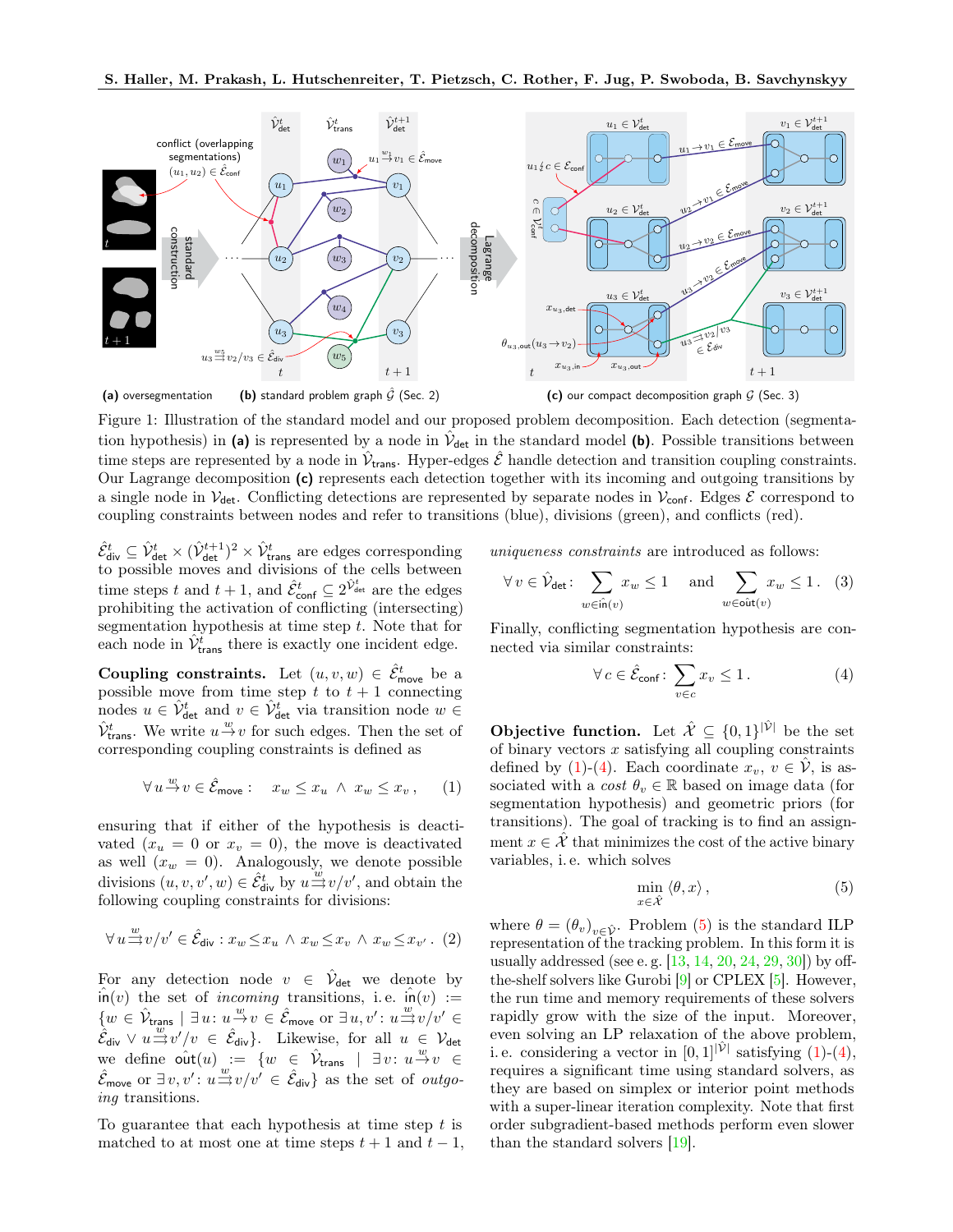### 3 Our decomposable representation

Efficiency of large-scale approximate optimization methods heavily depends on the problem decomposition used to build a dual problem. A good decomposition should contain small number of easily tractable subproblems. Consider a trivial decomposition of [\(5\)](#page-2-3), when every binary variable corresponds to a separate subproblem. It would satisfy the tractability condition, but the large number of subproblems would significantly slow down the optimization. Therefore, below we give an alternative representation of the problem [\(5\)](#page-2-3), which leads to a natural decomposition with a much smaller number of easily tractable subproblems.

Lagrange decomposition idea. Assume we want to minimize a function  $F(x)$  representable as  $F(x) =$  $F_1(x) + F_2(x)$ . The Lagrange decomposition [\[6,](#page-8-16) [7,](#page-8-17)  $8, 32$  $8, 32$  duplicates the variable x and introduces the equality constraint  $x_1 = x_2$ , i.e.  $\min_x F(x) =$  $\min_{x_1, x_2 \colon x_1 = x_2} (F_1(x_1) + F_2(x_2))$ . Dualization of the constraint  $x_1 = x_2$  leads to the *Lagrange dual problem*, which forms a lower bound for the original problem:

$$
\min_{x} F(x) \ge \max_{\lambda} \min_{x_1, x_2} \left( F_1(x_1) + F_2(x_2) + \langle \lambda, x_1 - x_2 \rangle \right)
$$

$$
= \max_{\lambda} \left[ \min_{x_1} \left( F_1(x_1) + \langle \lambda, x_1 \rangle \right) + \min_{x_2} \left( F_2(x_2) - \langle \lambda, x_2 \rangle \right) \right].
$$
 (6)

Tightness of the lower bound as well as the efficiency of its maximization depend on the decomposition of  $F$  into  $F_1$  and  $F_2$ . Ideally, the minimization subproblems over  $x_1$  and  $x_2$  are solvable in closed form, and the coupling constraint  $x_1 = x_2$  is only violated in a small subset of coordinates of the subproblem minima. The dual vector  $\lambda$  allows to reweight the functions associated with the duplicated variables during optimization in order to reduce violations of coupling constraints.

Decomposed graph. We will apply the Lagrange decomposition idea to problem [\(5\)](#page-2-3). To this end, we first duplicate all binary variables and then regroup them. Each group corresponds to a new graph node. This leads to considerably less nodes. Although each node is associated with a non-binary variable, its minimal value can still be efficiently found. All coupling constraints turn into simple equalities as in the general scheme [\(6\)](#page-3-0).

**Graph structure.** Our graph  $\mathcal{G} = (\mathcal{V}, \mathcal{E})$ , see Figure [1](#page-2-0) (c), contains only two types of nodes: detection and conflict nodes. The transition variables are duplicated (tripled for divisions) and their copies are assigned to the corresponding detection nodes. Since each detection corresponds to a large number of transitions, this significantly decreases the graph size. The detection variables are duplicated as well and their copies are assigned to the detection and conflict nodes. Below we give the formal definitions.

The set of graph nodes is defined as  $V = V_{\text{det}} \cup V_{\text{conf}}$ , where  $V_{\text{det}} := \hat{V}_{\text{det}}$  and  $V_{\text{conf}} := \hat{\mathcal{E}}_{\text{conf}}$ , i.e. the detection nodes and conflict edges in the standard model correspond to detection and conflict nodes in our model. As in the standard model,  $\mathcal{V}^t_{\text{det}}$  and  $\mathcal{V}^t_{\text{conf}}$  denote the nodes at time step  $t \in \{1, \ldots, T\}$ .

Each edge in the edge set  $\mathcal{E} = \mathcal{E}_{\text{move}} \cup \mathcal{E}_{\text{div}} \cup \mathcal{E}_{\text{conf}}$  corresponds to either a transition or conflict. The transition edges divide into  $\mathcal{E}_{\text{move}} := \hat{\mathcal{E}}_{\text{move}}, \ \mathcal{E}_{\text{move}} \subseteq (\mathcal{V}_{\text{det}})^2, \ \text{cor-}$ responding to moves, and  $\mathcal{E}_{div} := \hat{\mathcal{E}}_{div}, \, \mathcal{E}_{div} \subseteq (\mathcal{V}_{det})^3,$ corresponding to divisions. As for the standard model, we will denote an edge  $(u, v) \in \mathcal{E}_{\text{move}}$  by  $u \to v$ , and an edge  $(u, v, w) \in \mathcal{E}_{div}$  by  $u \rightrightarrows v/w$ .

Conflict edges  $(u, c)$ , denoted by  $u \nless c$ , are introduced between any detection node  $u \in V_{\text{det}}$  and conflict node  $c \in \mathcal{V}_{\text{conf}}$  as soon as  $\hat{u} \in \hat{c}$  for the corresponding  $\hat{u} \in$  $\hat{\mathcal{V}}_{\mathsf{det}}$  and  $\hat{c} \in \hat{\mathcal{E}}_{\mathsf{conf}}$ . Note,  $\mathcal{E}_{\mathsf{conf}} \subseteq \mathcal{V}_{\mathsf{det}} \times \hat{\mathcal{V}}_{\mathsf{conf}}$ . When considering a conflict node  $c \in \mathcal{V}_{\text{conf}}$ , we also use c to refer to all detection nodes that are part of the conflict, i. e.  $u \in c$  if and only if  $u \nless c \in \mathcal{E}_{\text{conf}}$ . Furthermore, for any  $u \in V_{\text{det}}$  we define  $\text{conf}(u) := \{u' \nmid c \in \mathcal{E}_{\text{conf}} \mid u =$  $u'$ } as the set of all conflicts concerning u.

Detection variables. As noted above, nodes of the graph  $\mathcal G$  correspond to variables having more than two states. These states are represented by binary vectors.

<span id="page-3-0"></span>To define the state space of the detection variables we first introduce the sets  $\mathsf{in}(u)$  and  $\mathsf{out}(u)$ , corresponding to  $\hat{\mathsf{in}}(\hat{u})$  and  $\hat{\mathsf{out}}(\hat{u})$  in  $\hat{\mathcal{G}}$ . For any detection node  $u' \in V_{\text{det}}$  we denote by  $\text{in}(u')$  the set of all incoming transitions, i.e.  $\text{in}(u') := \{u \to v \in \mathcal{E}_{\text{move}} \mid v =$  $u'\}\cup\{u\Rightarrow v/w\in\mathcal{E}_{\text{div}}\,\,\big|\,\,v\,=\,u'\text{ or }w\,=\,u'\}.$  Analogously, we define  $\textsf{out}(u') := \{u \to v \in \mathcal{E}_{\textsf{move}} \mid u =$  $u'$ }  $\cup$  { $u \Rightarrow v/w \in \mathcal{E}_{div}$  |  $u = u'$ } as the set of all outgoing transitions.

Consider  $u \in \mathcal{V}_{\text{det}}$ . The set of states  $\mathcal{X}_u$ , which models whether the detection  $u$  is active, and if so, which incoming and outgoing edge is active, is defined as

<span id="page-3-1"></span>
$$
\mathcal{X}_{u} = \left\{ \begin{pmatrix} x_{\text{det}} \in \{0, 1\} \\ x_{\text{in}} \in \{0, 1\}^{|\text{in}(u)|} \\ x_{\text{out}} \in \{0, 1\}^{|\text{out}(u)|} \end{pmatrix} \middle| \begin{array}{l} \langle \mathbb{1}, x_{\text{in}} \rangle \leq x_{\text{det}}, \\ \langle \mathbb{1}, x_{\text{out}} \rangle \leq x_{\text{det}} \end{array} \right\}.
$$
 (7)

The scalar products  $\langle 1, x_{\text{in}} \rangle$  and  $\langle 1, x_{\text{out}} \rangle$  express the number of activated incoming and outgoing transitions. Note that they can only be non-zero if the detection is active, i.e. if  $x_{\text{det}} = 1$ . Below we use  $x_{\text{in}}(e)$  for any incoming edge  $e \in \text{in}(u)$  to refer to the value of this edge in the current state. Analogously, we use  $x_{\text{out}}(e)$  for edges  $e \in \text{out}(u)$ . Recalling the standard model, for any  $w \in \hat{\mathcal{V}}_{\text{trans}}$  associated with  $u \stackrel{w}{\rightarrow} v \in \hat{\mathcal{E}}_{\text{move}}$  $(u \stackrel{w}{\Rightarrow} v/v' \in \hat{\mathcal{E}}_{div})$  the binary variable  $x_w$  is split into two (three) variables, one belonging to  $\text{out}(u)$  and another to  $\mathsf{in}(v)$  (and  $\mathsf{in}(v')$ ).

With each detection  $u \in \mathcal{V}_{\text{det}}$  we associate a cost vector  $\theta_u = (\theta_{\det}, \theta_{\text{in}}, \theta_{\text{out}})$  consisting of the cost  $\theta_{\det} \in \mathbb{R}$ for activating the detection, and costs  $\theta_{\text{in}} \in \mathbb{R}^{|\text{in}(u)|}$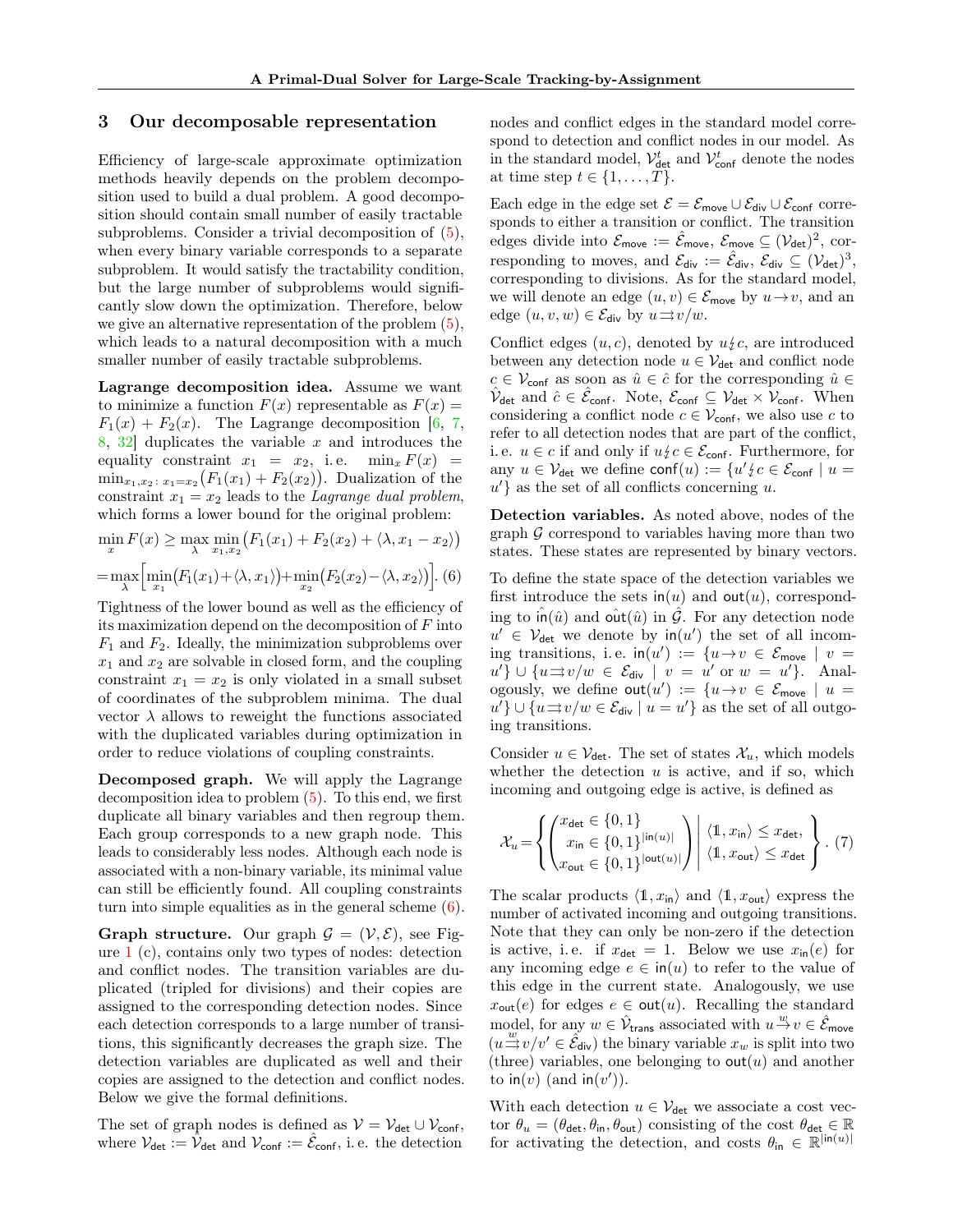and  $\theta_{\text{out}} \in \mathbb{R}^{|\text{out}(u)|}$  associated with the incoming and outgoing edges.  $\theta_{\det} = \theta_{\hat{u}}$ , where  $\hat{u} \in \hat{\mathcal{V}}_{\det}$  is the corresponding detection node in the standard model.  $\theta_{\text{in}}$  and  $\theta_{\text{out}}$  are obtained by splitting the given transition costs between incoming and outgoing variables, i.e.  $\theta_{\text{in}}(e) =$  $\frac{1}{|e|} \theta_{\hat{w}}$  for all  $e \in \mathsf{in}(u)$ , and, analogously,  $\theta_{\mathsf{out}}(e) = \frac{1}{|e|} \theta_{\hat{w}}$ for all  $e \in \text{out}(u)$ , where  $\hat{w} \in \hat{\mathcal{V}}_{\text{trans}}$  is the transition node corresponding to e in the standard model. So each admissible state  $x = (x_{\text{det}}, x_{\text{in}}, x_{\text{out}}) \in \mathcal{X}_u$  has a linear cost  $\langle \theta_u, x \rangle = \langle \theta_{\det}, x_{\det} \rangle + \langle \theta_{\text{in}}, x_{\text{in}} \rangle + \langle \theta_{\text{out}}, x_{\text{out}} \rangle.$ 

Conflict variables. Let  $c \in V_{\text{conf}}$ . The associated set of states  $\mathcal{X}_c$ , that models which of the conflicting detections, if any, is active, can be written as

$$
\mathcal{X}_c = \left\{ x \in \{0, 1\}^{|c|} \mid \langle \mathbb{1}, x \rangle \le 1 \right\}.
$$
 (8)

For any detection node  $u \in c$  we write  $x(u)$  to refer to the value of this detection in the current state. With  $c$ we associate a cost vector  $\theta_c \in \mathbb{R}^{|c|}$ . These costs are initially zero, but may change during optimization. So each admissible state  $x \in \mathcal{X}_c$  has a linear cost  $\langle \theta_c, x \rangle$ .

Coupling constraints. The semantics of each single move, division and detection activation is split between the states of multiple nodes in our problem graph. Consider a move  $u \rightarrow v$  from detection node u to v. To obtain a consistent solution, we require moves to be consistent in u and v, i.e.  $x_{u, \text{out}}(u \to v) = x_{v, \text{in}}(u \to v)$ for any feasible combination of states  $x_u \in \mathcal{X}_u, x_v \in \mathcal{X}_v$ . Analogous considerations for divisions and conflicts result in the following coupling constraints for  $\mathcal{G}$ :

$$
\forall e = u \rightarrow v \in \mathcal{E}_{\text{move}}; \qquad x_{u, \text{out}}(e) = x_{v, \text{in}}(e),
$$
  

$$
\forall e = u \Rightarrow v/w \in \mathcal{E}_{\text{div}}; \qquad x_{u, \text{out}}(e) = x_{v, \text{in}}(e),
$$
  

$$
\forall e = u \Rightarrow v/w \in \mathcal{E}_{\text{div}}; \qquad x_{u, \text{out}}(e) = x_{w, \text{in}}(e),
$$
  

$$
\forall u \& c \in \mathcal{E}_{\text{conf}}; \qquad x_{u, \text{det}} = x_c(u). \qquad (9)
$$

The set of all state assignments satisfying all coupling constraints can then be written as

$$
\mathcal{X} = \big\{ \big( \{x_v \in \mathcal{X}_v\}_{v \in \mathcal{V}_{\text{det}}}, \{x_c \in \mathcal{X}_c\}_{c \in \mathcal{V}_{\text{conf}} } \big) \mid (9) \big\}.
$$

Minimization problem. Our graph decomposition naturally gives rise to the minimization problem

<span id="page-4-1"></span>
$$
\min_{x \in \mathcal{X}} \bigg[ E(\theta, x) \! := \! \sum_{u \in \mathcal{V}_{\text{det}}} \langle \theta_u, x_u \rangle + \sum_{c \in \mathcal{V}_{\text{conf}}} \langle \theta_c, x_c \rangle \bigg]. \tag{10}
$$

The goal is to find an optimal state assignment that satisfies all coupling constraints given costs  $\theta$ .

Dualization of coupling constraints. Let us return to the general idea of the Lagrange decomposition [\(6\)](#page-3-0). Assume  $F_1(x) = \langle \theta_1, x \rangle$ . Then  $F_1(x) - \langle \lambda, x \rangle = \langle \theta_1 - \rangle$  $\lambda, x$ . Similarly, if  $F_2(x) = \langle \theta_2, x \rangle$ , then  $F_2(x)+\langle \lambda, x \rangle =$  $\langle \theta_2 + \lambda, x \rangle$ . In other words,  $\lambda$  shifts the costs between parts of the decomposed problem. Since the value of the objective  $F(x) = \langle \theta_1 - \lambda, x_1 \rangle + \langle \theta_2 + \lambda, x_2 \rangle$  remains the same for any value of  $\lambda$  if  $x_1 = x_2$ , this is also referred to as a *reparametrization* of the problem.

Dualizing all coupling constraints [\(9\)](#page-4-0) in problem [\(10\)](#page-4-1) results in the following reparametrized cost vectors:

Reparametrization. A *reparametrization* is a vec- $\text{tor } \lambda \in \Lambda \text{ := } \mathbb{R}^{|\mathcal{E}_{\text{move}}|+2|\mathcal{E}_{\text{div}}|+|\mathcal{E}_{\text{conf}}|}$ . Its coordinates will be indexed with edges of the graph  $\mathcal{G}$ . That is,  $\lambda(e) \in \mathbb{R}$  is the dual variable corresponding to the constraint  $x_{u,\text{in}}(e) = x_{v,\text{out}}(e)$  if  $e = u \rightarrow v \in \mathcal{E}_{\text{move}}$ , and  $x_{u,\text{det}} = x_c(u)$  if  $e = u/c \in \mathcal{E}_{\text{conf}}$ . The only exception are divisions, since two constraints must be dualized for each  $e = u \implies v/w \in \mathcal{E}_{div}$ , namely  $x_{u,out}(e) = x_{v,in}(e)$ and  $x_{u,\text{out}}(e) = x_{w,\text{in}}(e)$ , cf. [\(9\)](#page-4-0). The corresponding dual variables are denoted as  $\lambda_v(e)$  and  $\lambda_w(e)$  respectively. The *reparametrized costs*  $\theta^{\lambda}$  are defined as

λ

,

<span id="page-4-2"></span>
$$
\forall c \in \mathcal{V}_{\text{conf}} \forall u \in c: \quad \theta_c^{\lambda}(u) := \theta_c(u) + \lambda(u_c^{\lambda}c),
$$
  

$$
\forall u \in \mathcal{V}_{\text{det}}: \quad \theta_{u, \text{det}}^{\lambda} := \theta_{u, \text{det}} - \sum_{e \in \text{conf}(u)} \lambda(e),
$$
  

$$
\forall u \in \mathcal{V}_{\text{det}} \forall e \in \text{in}(u):
$$

$$
\theta_{u, \text{in}}^{\lambda}(e) := \begin{cases} \theta_{u, \text{in}}(e) + \lambda(e), & e \in \mathcal{E}_{\text{move}} \\ \theta_{u, \text{in}}(e) + \lambda_u(e), & e \in \mathcal{E}_{\text{div}} \end{cases}
$$

 $\forall u \in \mathcal{V}_{\text{det}} \forall e \in \text{out}(u)$ :

$$
\theta_{u,\mathrm{out}}^\lambda(e) := \begin{cases} \theta_{u,\mathrm{out}}(e) - \lambda(e), & e \in \mathcal{E}_{\mathrm{move}} \\ \theta_{u,\mathrm{out}}(e) - \sum_{v' \in \{v,w\}} \lambda_v(e), & e = u \Rightarrow v/w \in \mathcal{E}_{\mathrm{div}}. \end{cases}
$$

Each element of  $\lambda$  shifts the cost between two copies of variables in different subproblems coupled by an edge in  $\mathcal{E}$ . This shift does not influence the optimization objective as long as the coupling constraints [\(9\)](#page-4-0) hold:

**Proposition 1.**  $\forall x \in \mathcal{X}, \ \lambda \in \Lambda$ :  $E(\theta, x) = E(\theta^{\lambda}, x)$ .

Our dual is built similarly to the general scheme  $(6)$ :

<span id="page-4-0"></span>Proposition 2. *Dualizing all coupling constraints* [\(9\)](#page-4-0) *in the objective* [\(10\)](#page-4-1) *yields the* Lagrange dual problem  $\max_{\lambda \in \Lambda} D(\lambda)$ *, where* 

<span id="page-4-3"></span>
$$
D(\lambda) := \sum_{u \in \mathcal{V}_{\text{det}}} \min_{x_u \in \mathcal{X}_u} \langle \theta_u^{\lambda}, x_u \rangle + \sum_{c \in \mathcal{V}_{\text{conf}}} \min_{x_c \in \mathcal{X}_c} \langle \theta_c^{\lambda}, x_c \rangle. (11)
$$

Obviously,  $D(\lambda)$  is concave and piecewise linear, i.e. non-smooth. By construction,  $\max_{\lambda \in \Lambda} D(\lambda) \leq$  $\min_{x \in \mathcal{X}} E(\theta, x)$ . The dual objective  $D(\lambda)$  is a sum of small-sized minimization problems. Due to the structure of [\(7\)](#page-3-1) and [\(8\)](#page-4-2), each subproblem related to a graph node can be solved in linear time. As we show in the supplement, the maximization of the dual  $(11)$  yields the same value as the natural LP relaxation of [\(10\)](#page-4-1).

### 4 Dual block-coordinate ascent (BCA)

In order to maximize [\(11\)](#page-4-3), we developed an algorithm based on the BCA principle, as such methods perform competitively for similar relaxations of large-scale combinatorial problems. These techniques received a lot of attention in connection with the local polytope relax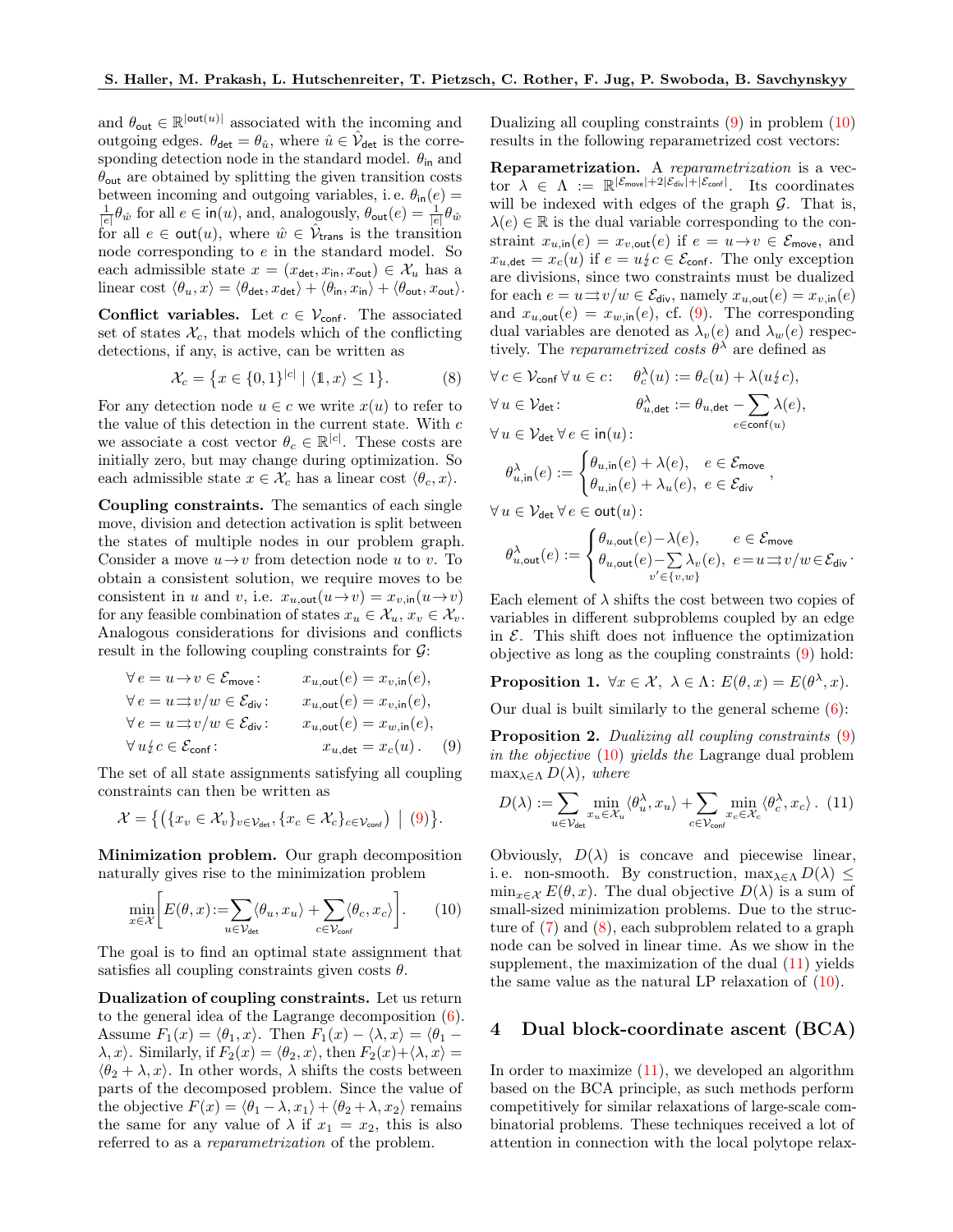Algorithm 1: Dual optimization

 $T' \leftarrow \{1, \ldots, T\}; \lambda \leftarrow 0$ while *not converged* do for  $t \in T'$  do for  $v \in \mathcal{V}^t_\text{det}$  do compute  $\Delta_v^{\uparrow}$  on  $\theta^{\lambda}$ ;  $\lambda \leftarrow \lambda + \Delta_v^{\uparrow}$ for  $c \in {\mathcal V}^t_\text{conf}$  do compute  $\Delta_c^{\uparrow}$  on  $\theta^{\lambda}$ ;  $\lambda \leftarrow \lambda + \Delta_c^{\uparrow}$ estimate assignment (Alg. [2,](#page-6-0) optional) for  $v \in \mathcal{V}^t_\text{det}$  do compute  $\Delta_v^{\rightarrow}$  on  $\theta^{\lambda}$ ;  $\lambda \leftarrow \lambda + \Delta_v^{\rightarrow}$ <br>(backward direction: use  $\Delta_v^{\leftarrow}$ ) reverse the order of  $T'$ 

<span id="page-5-1"></span>ation of the discrete energy minimization problem [\[19\]](#page-8-15). BCA methods like TRW-S [\[21\]](#page-9-14), SRMP [\[22\]](#page-9-15) or the recently proposed DMM  $[31]$  and MPLP++  $[35]$  notably outperform off-the-shelf solvers as well as dedicated subgradient-based methods. However, they are inapplicable in our case, due to a substantially different problem structure. The work [\[33\]](#page-9-18) partially fills this gap by proposing a general framework for constructing dual BCA algorithms for a substantial subclass of combinatorial problems, which covers our problem as well. However, our experiments with the framework [\[33\]](#page-9-18) did not lead to an improvement over Gurobi. Therefore, we constructed a new algorithm, which resembles the local polytope technique [\[21,](#page-9-14) [22,](#page-9-15) [28,](#page-9-19) [31,](#page-9-16) [35\]](#page-9-17) and at the same time uses the results of [\[33\]](#page-9-18) to guarantee monotonicity of the dual improvement.<sup>[1](#page-5-0)</sup>

Dual BCA algorithm. Algorithm [1](#page-5-1) is a realization of the BCA principle for the Lagrange dual [\(11\)](#page-4-3) and guarantees its monotonous improvement. It contains four types of updates (also referred to as passing *messages*). The first two,  $\Delta_u^{\uparrow}$  and  $\Delta_c^{\uparrow}$ , called *conflict updates*, reweight the detection variable costs  $\theta_{u,\text{det}}$  and conflict variable costs  $\theta_c(u)$ . The second two,  $\Delta_u^{\rightarrow}$  and  $\Delta_u^{\leftarrow}$ , called *transition updates*, reweight costs  $\theta_{u,\text{in}}$  and  $\theta_{v, \text{out}}$  across consecutive time steps. All update vectors  $\Delta_u^{\uparrow}$ ,  $\Delta_c^{\uparrow}$ ,  $\Delta_u^{\rightarrow}$  and  $\Delta_u^{\leftarrow}$  are in  $\Lambda$ , with zero assigned to the unaffected coordinates. We process the time steps sequentially. We first perform all conflict updates within the current time step, then we propagate the costs to the next time step via transition updates.

**Conflict updates.** In the dual problem  $D(\lambda)$  a detection will favor activation  $(x_{\text{det}} = 1)$  if its locally minimal state has negative cost. Ideally, only a single detection connected to a particular conflict node should be active. Otherwise, a coupling constraint on at least one of the edges in  $\mathcal{E}_{\text{conf}}$  or the constraint in  $\mathcal{X}_c$  is violated, see  $(8)$ ,  $(9)$ . The following updates encourage

agreement of the local minimizers of the conflict nodes and the associated detection nodes. We define for all  $u \in \mathcal{V}_{\text{det}}, e \in \text{conf}(u)$ :

$$
\Delta_u^{\uparrow}(e) := \min_{x \in \mathcal{X}_u \colon x_{\text{det}} = 1} \frac{\langle \theta_u, x \rangle}{|\text{conf}(u)|}.
$$

Intuitively,  $\Delta_u^{\uparrow}$  redistributes as much of the cost as possible to the connected conflict nodes while preserving the locally optimal state in the detection node. Similarly, we define for all  $c \in \mathcal{V}_{\text{conf}}$ ,  $u \in c$ :

$$
\Delta_c^{\uparrow}(e) := -\theta_c(u) + \frac{1}{2} \big[ \langle \theta_c, z_c^{\star} \rangle + \langle \theta_c, z_c^{\star \star} \rangle \big],
$$

where  $e = u \xi c$ , and  $z_c^* = \arg \min_{x \in \mathcal{X}_c} \langle \theta_c, x \rangle$  is the best and  $z_c^{\star\star} = \arg \min_{x \in \mathcal{X}_c \backslash \{z_c^{\star}\}} \langle \theta_c, x \rangle$  the second-best state.  $\Delta_c^{\uparrow}$  shifts the cost back such that only the most promising detection ends up with a negative activation cost.

Transition updates. To propagate information across time steps, we introduce the dual updates  $\Delta_u^{\rightarrow}$ and  $\Delta_u^{\leftarrow}$ . We first define for all  $u \in \mathcal{V}_{\text{det}}$ :

$$
x_u^\star:=\mathop{\arg\min}\limits_{x\in\mathcal{X}_u\colon x_\text{det}=1}\langle\theta_u,x\rangle,\quad \ y_u^\star:=\mathop{\arg\min}\limits_{\substack{x\in\mathcal{X}_u\colon x_\text{det}=1,\\ x_\text{in}\neq x_{u,\text{in}}^\star,\ x_\text{out}\neq x_{u,\text{out}}^\star}}\langle\theta_u,x\rangle.
$$

Intuitively,  $x_u^*$  is the best state of u under the assumption that u is active, while  $y_u^*$  is the best state differing from  $x_u^*$  in the incoming and outgoing edge.

Similar to the conflict updates, the transition updates propagate as much information as possible by setting all the outgoing respectively incoming costs to the same value. We define for all  $u \in \mathcal{V}_{\text{det}}$ ,  $e \in \text{out}(u)$ :

$$
\Delta_u^{\rightarrow}(e) := \min_{\substack{x \in \mathcal{X}_u : \\ x_{\text{out}}(e) = 1}} \langle \theta_u, x \rangle - \Theta_{u, \text{out}}, \text{ if } e \in \mathcal{E}_{\text{move}}
$$

$$
(\Delta_u^{\rightarrow})_v(e) := \frac{1}{2} \left[ \min_{\substack{x \in \mathcal{X}_u : \\ x_{\text{out}}(e) = 1}} \langle \theta_u, x \rangle - \Theta_{u, \text{out}} \right], \text{ if } e = u \Rightarrow v/w
$$

where

$$
\Theta_{u,\text{out}} := \min\Big\{0,\tfrac{1}{2}\big[\langle \theta_u,x_u^\star\rangle + \langle \theta_u,(1,x_{u,\text{in}}^\star,y_{u,\text{out}}^\star)\rangle\big]\Big\},
$$

is either 0 or the mean value between the cost of  $x_u^*$ and the next-best state with a different outgoing edge.

Similarly, for the updates in the opposite direction, we define for all  $v \in \mathcal{V}_{\text{det}}$ ,  $e \in \text{in}(v)$ :

<span id="page-5-2"></span>
$$
\Delta_v^{\leftarrow}(e) := -\min_{x \in \mathcal{X}_v, x_{\text{in}}(e) = 1} \langle \theta_v, x \rangle + \Theta_{v, \text{in}}, \text{ if } e \in \mathcal{E}_{\text{move}}.
$$
 (12)

Otherwise, if  $e \in \mathcal{E}_{div}$ ,  $(\Delta_v^{\leftarrow})_v(e)$  is assigned the righthand-side of [\(12\)](#page-5-2). Here

$$
\Theta_{v,\text{in}} := \min\Bigl\{0, \tfrac12 \bigl[\langle \theta_v, x_v^\star \rangle + \langle \theta_v, (1, y_{v,\text{in}}^\star, x_{v,\text{out}}^\star) \rangle \bigr] \Bigr\},
$$

is either 0 or the mean value between the cost of  $x_v^*$ and the next-best state with a different incoming edge.

**Proposition 3.** *Dual updates*  $\Delta \in \{\Delta^{\leftarrow}_u, \Delta^{\rightarrow}_u, \Delta^{\uparrow}_u \}$  $u \in \mathcal{V}_{\text{det}} \} \cup \{ \Delta_c^{\uparrow} \mid c \in \mathcal{V}_{\text{conf}} \}$  *monotonically increase the dual function, i. e.*  $\forall \lambda \in \Lambda : D(\lambda) \leq D(\lambda + \Delta)$ *.* 

Since the optimal dual value is bounded from above by the optimum of  $(5)$ , the monotonicity implies con-

<span id="page-5-0"></span><sup>&</sup>lt;sup>1</sup>In particular, our updates are *admissible* [\[33,](#page-9-18) Lem.1], but do not satisfy the maximality condition  $[33, \text{ eq.}(15)].$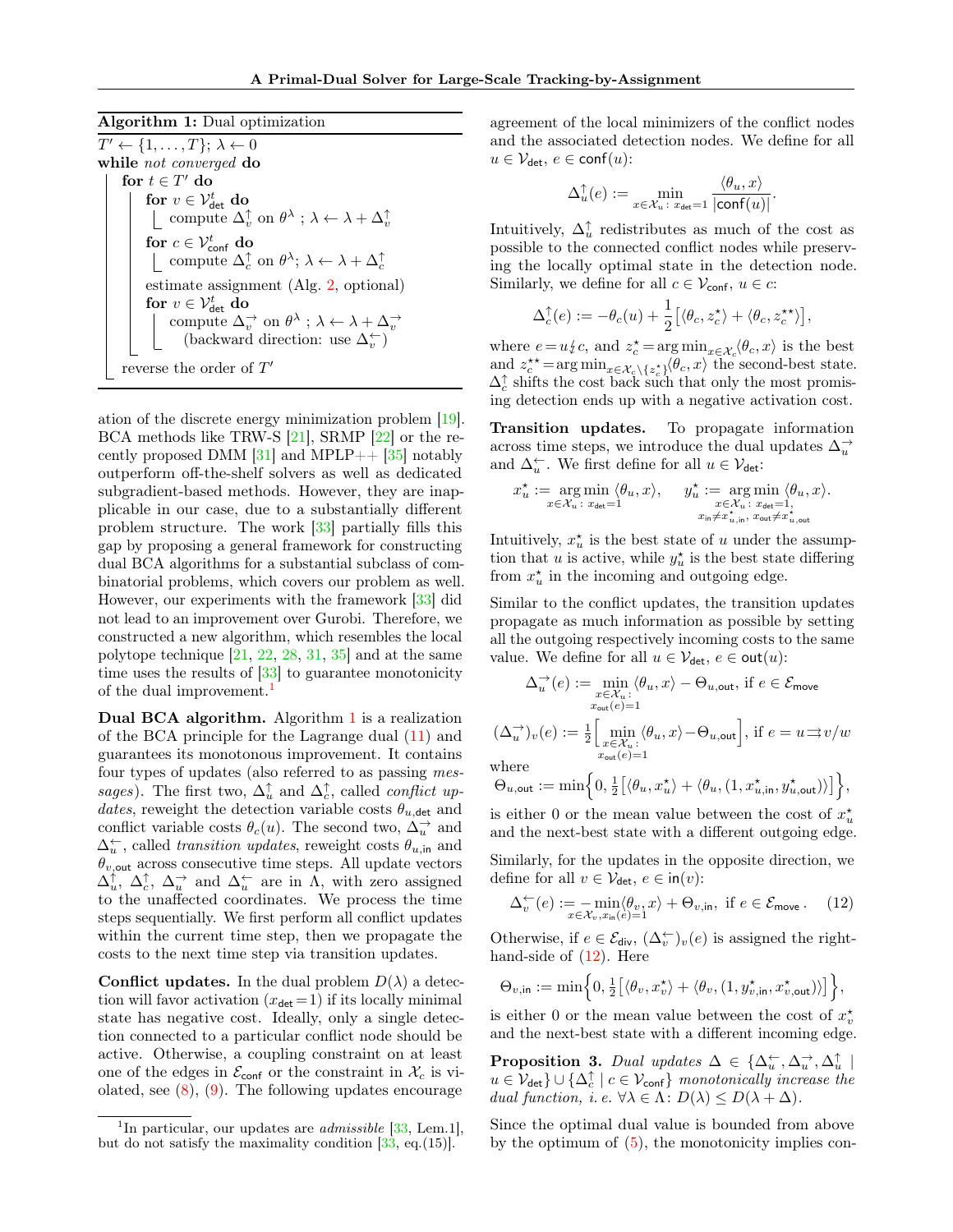S. Haller, M. Prakash, L. Hutschenreiter, T. Pietzsch, C. Rother, F. Jug, P. Swoboda, B. Savchynskyy

Algorithm 2: Primal heuristics for time step  $t$  $\mu$  $\star$  ← arg min<br>  $\mu \in \{0,1\}^{|\mathcal{V}_{\text{det}}^t|}$  $\langle s, \mu \rangle$  s.t.  $\sum_{v \in c} \mu_v \leq 1 \ \forall \, c \in \mathcal{V}_{\text{conf}}^t$  [\(13\)](#page-6-1) for  $v \in \mathcal{V}^t_\text{det}$  do  $x_v \leftarrow \overline{O}$ FF if  $\mu_v^* = 0$ order elements v of  $\mathcal{V}^t_{\text{det}}$  by their score  $s(v)$ for  $v \in \mathcal{V}_{\text{det}}^t$  with  $x_v \neq \text{OFF}$  do  $\mathcal{X}'_v \leftarrow$  $\big\{x\in\mathcal{X}_v$  $\overline{\phantom{a}}$  $\overline{\phantom{a}}$  $\overline{\phantom{a}}$  $x$  does not violate  $\Big\}$ assign  $x_{v,\text{in}}$ ,  $x_{v,\text{det}}$  according to  $\arg\min_{x \in \mathcal{X}'_v} \langle \theta_v^{\lambda}, x \rangle$ (backward direction: use  $x_{v,\text{out}}$  instead) propagate state  $x_v$  accross edges in  $\mathcal E$ 

<span id="page-6-0"></span>vergence of the sequence of dual values. The limit value of the sequence, though, need not be the dual optimum. This is a well-known property of blockcoordinate-ascent methods, which may get stuck when applied to non-smooth functions.

## 5 Primal heuristics

For solving the tracking problem [\(10\)](#page-4-1) computing a reparametrization  $\lambda$  is not enough. The main goal is to obtain a feasible primal assignment  $x \in \mathcal{X}$  corresponding to a low objective value. Generally, this is non-trivial, since solutions to the node subproblems are usually inconsistent, even if an optimal dual solution  $\lambda^* = \arg \max_{\lambda' \in \Lambda} D(\lambda')$  is considered. As mentioned in Section [1,](#page-0-0) existing techniques either do not handle overlapping segmentation hypotheses or do not allow for cell divisions. Below, we propose a new primal heuristics that handles the considered general case and produces high-quality feasible primal assignments even for non-optimal dual vectors  $\lambda$ .

Temporal direction. Similar to the dual optimization algorithm our primal heuristics works in both temporal directions. For the sake of simplicity we restrict ourselves to the explanation of the forward direction. After obtaining the primal assignments for each direction, we keep the best of the two.

Incremental estimates. We estimate primal solution for each time frame sequentially one by one, starting from  $t = 0$  and ending with  $t = T$ . Hence, we assume that primal assignments  $x_u \in \mathcal{X}_u$  for  $u \in \mathcal{V}_{\text{det}}^{t'}$ ,  $t' \in$  $\{1, \ldots, t-1\}$ , are available when applying Algorithm [2](#page-6-0) for time step t.

Conflict resolution. Before we look at edges that connect different time steps, we first resolve the conflicts within the current time step  $t$ . Overall, we want to activate the most promising detection hypotheses while still obeying all coupling constraints in  $\mathcal{E}_{\text{conf}}$ . We score the individual detections  $v \in V_{\text{det}}$  by their locally cost-optimal state conditioned on actually activating v, i.e.  $s(v) := \min_{x \in \mathcal{X}_v} \sum_{x_{\text{det}}=1} \langle \theta_v^{\lambda}, x \rangle$ . To resolve the

<span id="page-6-2"></span>

Figure 2: Lower- $(==)$  and upper-bound  $(....)$  for our solver and Gurobi on selected instances. We obtain high-quality solutions after only a few iterations.

conflicts of the current time step  $t$ , we solve with Gurobi the *weighted set packing problem* of all detections in t:

<span id="page-6-1"></span>
$$
\min_{\mu \in \{0,1\}^{|\mathcal{V}_{\text{det}}^t|}} \langle s, \mu \rangle \quad \text{s.t.} \quad \sum_{v \in c} \mu_v \le 1 \quad \forall c \in \mathcal{V}_{\text{conf}}^t \,, \tag{13}
$$

where  $s = (s(v))_{v \in V_{\text{det}}^t}$ . Note that even though the problem [\(13\)](#page-6-1) is NP-hard, its encountered instances are small and can be solved almost instantly. In comparison to cheaper approaches, using [\(13\)](#page-6-1) yields significantly better tracking solutions.

Transition assignments. After resolving all conflicts for the current time step  $t$ , we look for a consistent assignment for  $x_{v,\text{in}}$  for all  $v \in \mathcal{V}_{\text{det}}^t$  with  $\mu_v^* = 1$ , where  $\mu^*$ is a solution of  $(13)$ . Ideally, we would like to set them to a locally optimal state given their current cost  $\theta_v^{\lambda}$ . Unfortunately, this will in general violate coupling constraints in  $\mathcal{E}_{\text{move}}^{t-1}$  and  $\mathcal{E}_{\text{div}}^{t-1}$ . Therefore, we use a greedy approach and process all possible nodes, i. e. all  $v \in \mathcal{V}_{\text{det}}^t$  with  $\mu_v^* = 1$ , sequentially. While optimizing  $x_{v,in}$  for a given node v we ignore all options that would violate coupling constraints with already fixed nodes. Obviously, such a procedure heavily depends on the node ordering. As we want to address the most promising states first, we order all nodes by their score  $s(v)$ starting with the state with the best, i. e. lowest, score.

**Propagation.** When  $x_{v,in}$  is assigned we propagate this across incident coupling constraints in  $\mathcal{E}_{\text{move}}^{t-1} \cup \mathcal{E}_{\text{div}}^{t-1}$ . Eventually, this results in all variables  $x_{u, \text{out}}$  being set for all nodes  $u \in V_{\text{det}}^{t-1}$  of the previous time step. This procedure leads to a consistent variable assignment up to and including time step t.

Continuing the procedure for all time steps leads to a consistent variable assignment for the whole problem. As the quality of the assignment is expected to improve with improvement of the dual, we run primal heuristics repeatedly each 25 dual iterations.

## 6 Experimental evaluation

We evaluate the performance of our solver on cell and nucleus tracking datasets from different biomedical re-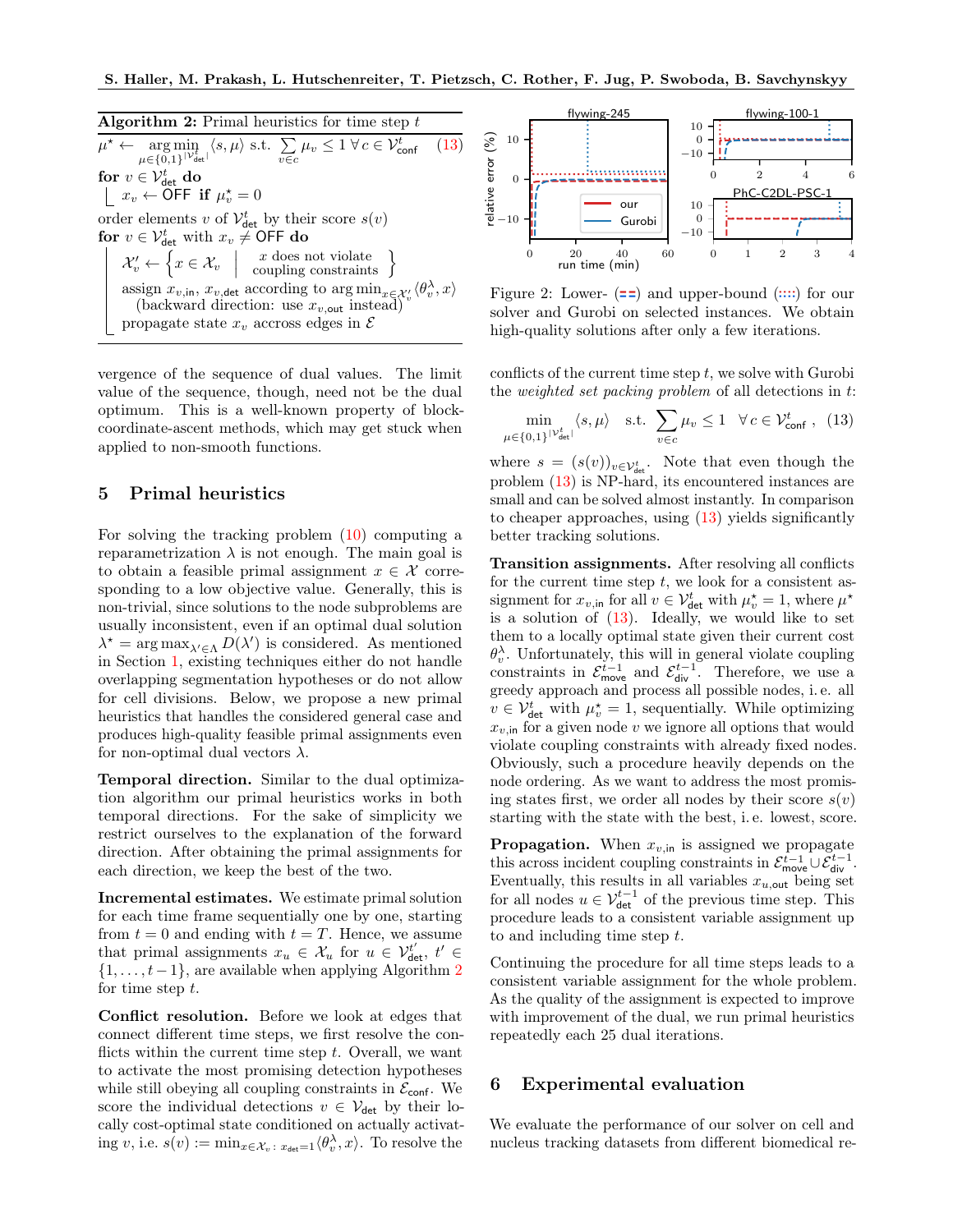A Primal-Dual Solver for Large-Scale Tracking-by-Assignment

<span id="page-7-0"></span>

| Instance          | Our Solver             |               |                |             | Gurobi |                    |                                |               | Improvement  |              |
|-------------------|------------------------|---------------|----------------|-------------|--------|--------------------|--------------------------------|---------------|--------------|--------------|
|                   | time<br>$(\mathrm{s})$ | mem.<br>(MiB) | err.<br>$(\%)$ | TRA         | (s)    | time relax.<br>(s) | opt.<br>equ.<br>$(\mathbf{s})$ | mem.<br>(MiB) | time         | mem.         |
| drosophila        | 2.7                    | 157           | 0.00           | 0.9999      | 0.9    | 9.2                | 9.3                            | 1154          | $3.4\times$  | $7.3\times$  |
| $flywing-100-1$   | 82.4                   | 474           | 0.65           | 0.9867      | 270.6  | 301.8              | 554.9                          | 5522          | $3.7\times$  | 11.6x        |
| flywing- $100-2$  | 78.5                   | 490           | 0.98           | 0.9826      | 243.0  | 275.2              | 2311.5                         | 8527          | 3.5x         | $17.4\times$ |
| flywing- $245$    | 159.8                  | 1192          | $1.29^{1}$     | $-^{2}$     | 1159.0 | 9540.6             | $-$ <sup>3</sup>               | 20756         | $59.7\times$ | $17.4\times$ |
| Fluo-C2DL-MSC-1   | 1.9                    | 53            | 0.38           | 0.9922      | 0.0    | 0.5                | 0.6                            | 90            | 0.3x         | $1.7\times$  |
| Fluo-C2DL-MSC-2   | 2.0                    | 50            | 0.08           | 0.9863      | 0.0    | 0.1                | 0.1                            | 61            | 0.1x         | $1.2\times$  |
| Fluo-N2DH-GOWT1-1 | 0.5                    | 58            | 0.00           | 1.0000      | 0.0    | 0.6                | 0.6                            | 153           | $1.2\times$  | $2.6\times$  |
| Fluo-N2DH-GOWT1-2 | 0.3                    | 65            | 0.00           | 1.0000      | 0.0    | $1.1\,$            | 1.1                            | 196           | $3.3\times$  | $3.0\times$  |
| PhC-C2DL-PSC-1    | 22.7                   | 930           | 0.23           | 0.9952      | 40.9   | 219.7              | 267.6                          | 13199         | $9.7\times$  | $14.2\times$ |
| PhC-C2DL-PSC-2    | 17.9                   | 708           | 0.14           | 0.9969<br>5 | 22.2   | 127.5              | 156.9<br>$^{\circ}$            | 9870          | $7.1\times$  | $13.9\times$ |

 $1$ opt. unknown, shows rel. primal/dual-diff. instead  $2$ opt. unknown, no reference available  $3$ did not terminate within 8 h

Table 1: Quantitative comparison of our solver and the ILP solver Gurobi. We display run time, maximal memory consumption (mem.), relative error of [\(5\)](#page-2-3) compared to optimum (err.) and TRA score. For Gurobi time of root relaxation (relax.), finding a comparable solution (equ.) and finding an optimal solution (opt.) is reported.

search projects. As our contributions are exclusively concerned with the optimization of the problem instances, we are not discussing any aspects of potential model mismatch. We used reasonable segmentations obtained by different segmentation routines and selected appropriate costs for the different tracking events without excessive fine-tuning (see supplement). Existing methods that allow for overlapping segmentation hypotheses and cell divisions [\[13,](#page-8-6) [14,](#page-8-8) [17,](#page-8-7) [30\]](#page-9-9) offload the optimization to off-the-shelf ILP solvers like Gurobi [\[9\]](#page-8-13), which we use as baseline for our comparison.

Datasets and tracking instances. In total, we use 10 problem instances from 3 biomedical data domains, see supplement for additional information.

*Drosophila embryo data*: We have one problem instance for tracking nuclei in a developing *Drosophila* embryo. The tracking model consists of 252 frames, each containing about 320 detection hypotheses. With about 160 actual objects per time step, we typically observe two conflicting hypotheses per real object in the data.

*Flywing data*: We use 3 problem instances for tracking membrane-labelled cells in developing *Drosophila* flywing tissue. Two of these consist of 100 frames, each containing about 2 100 detection hypotheses. The third instance is larger, consisting of 245 frames with more than 3 300 detection hypotheses each. In contrast to the embryo data, the segmentation hypotheses in these problem instances are very dense, leading to considerably larger sets of (transitively) conflicting detections.

*Cell Tracking Challenge (CTC) data*: Finally, we use the publicly available cell tracking datasets *Fluo-C2DL-MSC*, *Fluo-N2DH-GOWT1*, and *PhC-C2DL-PSC* [\[36\]](#page-9-0) to evaluate our solver. The CTC data consists of 48, 92, and 426 frames, where each frame contains on average 88, 186, and 1 400 detection hypotheses, respectively, with conflict set sizes of about 10, 7, and 3. Each dataset consists of two time-lapse movies, allowing us to generate six tracking instances.

Evaluation criteria. We evaluate the performance using two metrics, namely, total *run time* and overall *memory consumption*. To ensure a fair run time comparison between our solver and Gurobi, we measure not only the time it takes Gurobi to compute the optimal solution, *time (opt.)*, but also the time Gurobi needs to surpass the quality of our best primal solution, *time (equ.)*. Additionally, we compute the *relative error*  $\frac{|E(\theta,x)-E(\theta,x^*)|}{|E(\theta,x^*)|}$  of our final assignment x with respect  $|E(\theta,x^{\star})|$ to the optimal solution  $x^*$ . We finally also compute the *TRA* [\[36\]](#page-9-0) score, a commonly used tracking scoring function. TRA values are in [0, 1], where 1 means that the final assignment is identical to the reference solution, while 0 occurs if the compared solutions have nothing in common. We use TRA to compare our tracking results to the optimal solution obtained with Gurobi. Times show the median results of 5 single-threaded runs on an Intel i7-4770 3.40GHz CPU.

Results and conclusions. In Table [1](#page-7-0) we show the results for our solver and Gurobi on all instances. Especially for larger problems, i. e. the *PhC-C2DL-PSC* and *flywing* instances, our solver obtains near-optimal solutions in a fraction of the time (sped-up by factor between 3 and 60). Due to the compact decomposition, our solver consistently requires considerably less memory than Gurobi (up to 17x). Figure [2](#page-6-2) shows that our solver converges to small relative errors after only a few iterations. The high quality of our solutions is confirmed by the TRA scores. Compared to existing techniques our solver is scalable and quickly provides high quality solutions even for large-scale real-world problems, so far beeing practically intractable. Therefore it is even applicable in low-latency settings like user-driven proofreading of automated tracking results.

Acknowledgements. We thank the Centre for Information Services and High Performance Computing (ZIH) at TU Dresden for generous allocation of HPC resources (project HPDLF). We acknowledge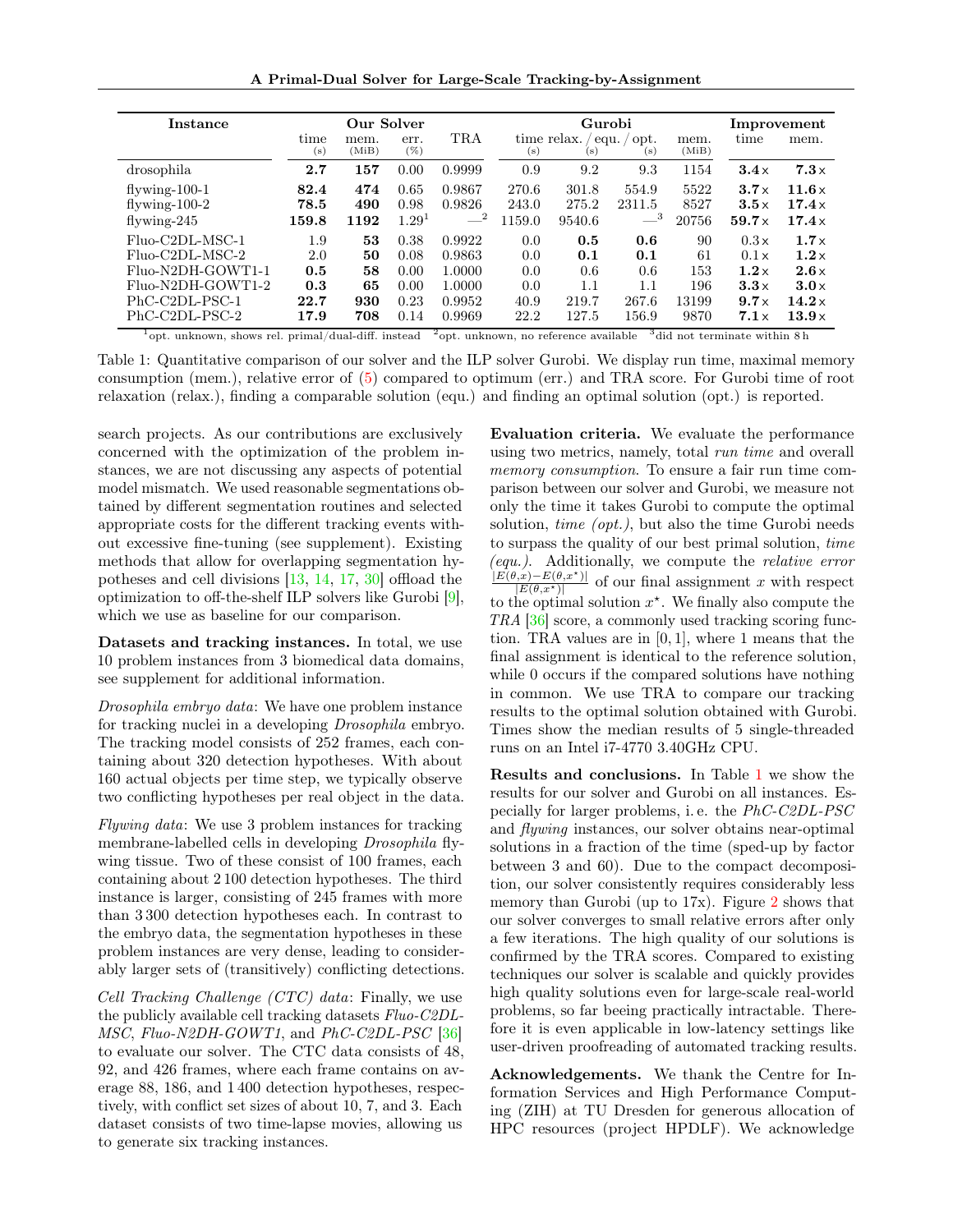Romina Piscitello Gomez and Suzanne Eaton from MPI-CBG for sharing flywing data and Hernan Garcia lab from UC Berkeley for sharing the drosophila dataset. This work was supported partly by the German Research Foundation (DFG SA 2640/1-1, "ERBI"), the European Research Council (ERC Horizon 2020, grant 647769) and the German Federal Ministry of Research and Education (BMBF, code 01IS18026C, "ScaDS2").

## References

- <span id="page-8-5"></span>[1] Assaf Arbelle and Tammy Riklin Raviv. Microscopy cell segmentation via convolutional LSTM networks. *arXiv:1805.11247*, 2018.
- <span id="page-8-11"></span>[2] Asad A. Butt and Robert T. Collins. Multi-target tracking by Lagrangian relaxation to min-cost network flow. In *IEEE Conference on Computer Vision and Pattern Recognition*, 2013.
- <span id="page-8-9"></span>[3] Gregory Castanon and Lucas Finn. Multi-target tracklet stitching through network flows. In *IEEE Aerospace Conference*, 2011.
- <span id="page-8-0"></span>[4] Nicolas Chenouard, Ihor Smal, Fabrice de Chaumont, Martin Maška, Ivo F. Sbalzarini, Yuanhao Gong, Janick Cardinale, Craig Carthel, Stefano Coraluppi, Mark Winter, Andrew R. Cohen, William J. Godinez, Karl Rohr, Yannis Kalaidzidis, Liang Liang, James Duncan, Hongying Shen, Yingke Xu, Klas E.G. Magnusson, Joakim Jaldén, Helen M. Blau, Perrine Paul-Gilloteaux, Philippe Roudot, Charles Kervrann, François Waharte, Jean-Yves Tinevez, Spencer L. Shorte, Joost Willemse, Katherine Celler, Gilles P. van Wezel, Han-Wei Dan, Yuh-Show Tsai, Carlos Ortiz-de Solorzano, Jean-Christophe Olivo-Marin, and Erik Meijering. Objective comparison of particle tracking methods. *Nature Methods*, 11(3), 2014.
- <span id="page-8-14"></span>[5] IBM ILOG CPLEX. V12.8: User's manual for CPLEX. 2017.
- <span id="page-8-16"></span>[6] Monique Guignard. Lagrangean relaxation. *Top*, 11(2), 2003.
- <span id="page-8-17"></span>[7] Monique Guignard and Siwhan Kim. Lagrangean decomposition: A model yielding stronger lagrangean bounds. *Mathematical programming*, 39 (2), 1987.
- <span id="page-8-18"></span>[8] Monique Guignard and Siwhan Kim. Lagrangean decomposition for integer programming: theory and applications. *RAIRO-Operations Research*, 21 (4), 1987.
- <span id="page-8-13"></span>[9] LLC Gurobi Optimization. Gurobi optimizer reference manual, 2018. URL [http://www.gurobi.](http://www.gurobi.com) [com](http://www.gurobi.com).
- <span id="page-8-12"></span>[10] Carsten Haubold, Janez Aleš, Steffen Wolf, and Fred A. Hamprecht. A generalized successive

shortest paths solver for tracking dividing targets. In *European Conference on Computer Vision*. Springer, 2016.

- <span id="page-8-2"></span>[11] Umar Iqbal, Anton Milan, and Juergen Gall. Posetrack: Joint multi-person pose estimation and tracking. In *IEEE Conference on Computer Vision and Pattern Recognition*, 2017.
- <span id="page-8-10"></span>[12] Khuloud Jaqaman, Dinah Loerke, Marcel Mettlen, Hirotaka Kuwata, Sergio Grinstein, Sandra L. Schmid, and Gaudenz Danuser. Robust singleparticle tracking in live-cell time-lapse sequences. *Nature Methods*, 5(8), 2008.
- <span id="page-8-6"></span>[13] Florian Jug, Tobias Pietzsch, Dagmar Kainmüller, Jan Funke, Matthias Kaiser, Erik van Nimwegen, Carsten Rother, and Gene Myers. Optimal joint segmentation and tracking of Escherichia coli in the mother machine. In *Bayesian and Graphical Models for Biomedical Imaging*. Springer, 2014.
- <span id="page-8-8"></span>[14] Florian Jug, Tobias Pietzsch, Dagmar Kainmüller, and Gene Myers. Tracking by assignment facilitates data curation. In *International Conference on Medical Image Computing and Computer-Assisted Intervention, IMIC Workshop*, 2014.
- <span id="page-8-4"></span>[15] Florian Jug, Tobias Pietzsch, Stephan Preibisch, and Pavel Tomancak. Bioimage informatics in the context of drosophila research. *Methods*, 68(1), 2014.
- <span id="page-8-3"></span>[16] Florian Jug, Evgeny Levinkov, Corinna Blasse, Eugene W. Myers, and Bjoern Andres. Moral lineage tracing. In *IEEE Conference on Computer Vision and Pattern Recognition*, 2016.
- <span id="page-8-7"></span>[17] Matthias Kaiser, Florian Jug, Thomas Julou, Siddharth Deshpande, Thomas Pfohl, Olin K. Silander, Gene Myers, and Erik van Nimwegen. Monitoring single-cell gene regulation under dynamically controllable conditions with integrated microfluidics and software. *Nature Communications*, 9(1), 2018.
- <span id="page-8-1"></span>[18] Lee Kamentsky, Thouis R. Jones, Adam Fraser, Mark-Anthony Bray, David J. Logan, Katherine L. Madden, Vebjorn Ljosa, Curtis Rueden, Kevin W. Eliceiri, and Anne E. Carpenter. Improved structure, function and compatibility for CellProfiler: modular high-throughput image analysis software. *Bioinformatics*, 27(8), 2011.
- <span id="page-8-15"></span>[19] Jörg H. Kappes, Bjoern Andres, Fred A. Hamprecht, Christoph Schnörr, Sebastian Nowozin, Dhruv Batra, Sungwoong Kim, Bernhard X. Kausler, Thorben Kröger, Jan Lellmann, Nikos Komodakis, Bogdan Savchynskyy, and Carsten Rother. A comparative study of modern inference techniques for structured discrete energy minimization problems. *International Journal of Computer Vision*, 2015.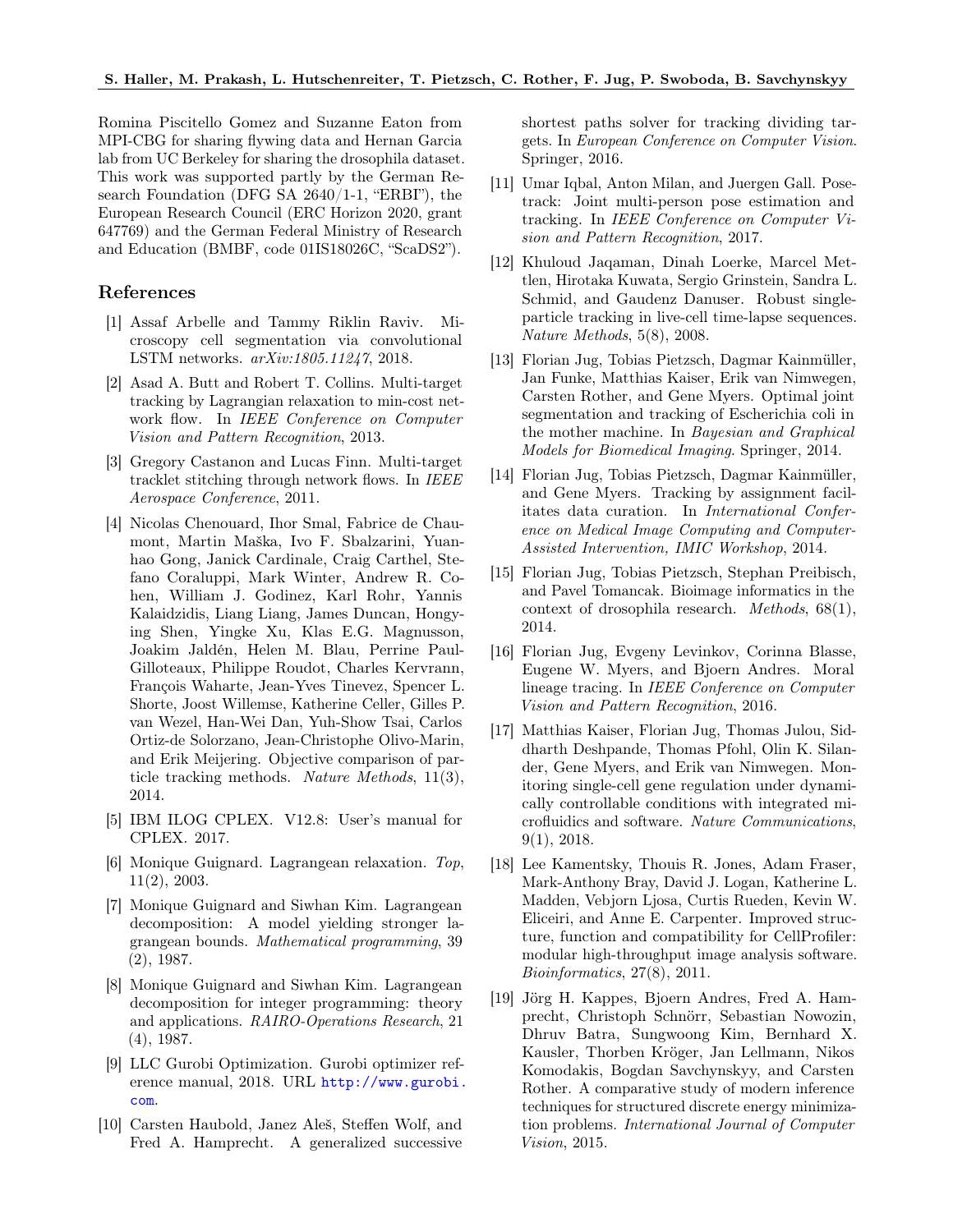- <span id="page-9-5"></span>[20] Bernhard X. Kausler, Martin Schiegg, Bjoern Andres, Martin Lindner, Ullrich Koethe, Heike Leitte, Jochen Wittbrodt, Lars Hufnagel, and Fred A. Hamprecht. A discrete chain graph model for 3d+ t cell tracking with high misdetection robustness. In *European Conference on Computer Vision*. Springer, 2012.
- <span id="page-9-14"></span>[21] Vladimir Kolmogorov. Convergent tree-reweighted message passing for energy minimization. *IEEE Transactions on Pattern Analysis and Machine Intelligence*, 28(10), 2006.
- <span id="page-9-15"></span>[22] Vladimir Kolmogorov. A new look at reweighted message passing. *IEEE Transactions on Pattern Analysis and Machine Intelligence*, 37(5), 2015.
- <span id="page-9-1"></span>[23] Matej Kristan, Ales Leonardis, Jiri Matas, Michael Felsberg, Roman Pflugfelder, Luka Cehovin Zajc, Tomas Vojir, Gustav Hager, Alan Lukezic, Abdelrahman Eldesokey, et al. The visual object tracking vot2017 challenge results. In *IEEE International Conference on Computer Vision*, 2017.
- <span id="page-9-12"></span>[24] Xinghua Lou, Frederik O. Kaster, Martin S. Lindner, Bernhard X. Kausler, Ullrich Köthe, Burkhard Höckendorf, Jochen Wittbrodt, Heike Jänicke, and Fred A. Hamprecht. Deltr: Digital embryo lineage tree reconstructor. In *IEEE International Symposium on Biomedical Imaging*, 2011.
- <span id="page-9-7"></span>[25] Klas E.G. Magnusson, Joakim Jaldén, Penney M. Gilbert, and Helen M. Blau. Global linking of cell tracks using the viterbi algorithm. *IEEE Transactions on Medical Imaging*, 34(4), 2015.
- <span id="page-9-11"></span>[26] Dirk Padfield, Jens Rittscher, and Badrinath Roysam. Coupled minimum-cost flow cell tracking. In *International Conference on Information Processing in Medical Imaging*. Springer, 2009.
- <span id="page-9-6"></span>[27] Christian Payer, Darko Štern, Thomas Neff, Horst Bischof, and Martin Urschler. Instance segmentation and tracking with cosine embeddings and recurrent hourglass networks. In *International Conference on Medical Image Computing and Computer-Assisted Intervention*. Springer, 2018.
- <span id="page-9-19"></span>[28] Bogdan Savchynskyy. Discrete graphical models — an optimization perspective. *Foundations and Trends in Computer Graphics and Vision*, 11(3-4), 2019.
- <span id="page-9-8"></span>[29] Martin Schiegg, Philipp Hanslovsky, Bernhard X. Kausler, Lars Hufnagel, and Fred A. Hamprecht. Conservation tracking. In *IEEE International Conference on Computer Vision*, 2013.
- <span id="page-9-9"></span>[30] Martin Schiegg, Philipp Hanslovsky, Carsten Haubold, Ullrich Köthe, Lars Hufnagel, and Fred A. Hamprecht. Graphical model for joint segmentation and tracking of multiple dividing cells. *Bioinformatics*, 31(6), 2014.
- <span id="page-9-16"></span>[31] Alexander Shekhovtsov, Christian Reinbacher, Gottfried Graber, and Thomas Pock. Solving dense image matching in real-time using discretecontinuous optimization. In *21st Computer Vision Winter Workshop*, 2016.
- <span id="page-9-13"></span>[32] David Sontag, Amir Globerson, and Tommi Jaakkola. Introduction to dual composition for inference. In *Optimization for Machine Learning*. MIT Press, 2011.
- <span id="page-9-18"></span>[33] Paul Swoboda, Jan Kuske, and Bogdan Savchynskyy. A dual ascent framework for lagrangean decomposition of combinatorial problems. In *IEEE Conference on Computer Vision and Pattern Recognition*, 2017.
- <span id="page-9-3"></span>[34] Siyu Tang, Bjoern Andres, Miykhaylo Andriluka, and Bernt Schiele. Subgraph decomposition for multi-target tracking. In *IEEE Conference on Computer Vision and Pattern Recognition*, 2015.
- <span id="page-9-17"></span>[35] Siddharth Tourani, Alexander Shekhovtsov, Carsten Rother, and Bogdan Savchynskyy. MPLP++: Fast, parallel dual block-coordinate ascent for dense graphical models. In *European Conference on Computer Vision*, 2018.
- <span id="page-9-0"></span>[36] Vladimír Ulman, Martin Maška, Klas E.G. Magnusson, Olaf Ronneberger, Carsten Haubold, Nathalie Harder, Pavel Matula, Petr Matula, David Svoboda, Miroslav Radojevic, Ihor Smal, Karl Rohr, Joakim Jaldén, Helen M. Blau, Oleh Dzyubachyk, Boudewijn Lelieveldt, Pengdong Xiao, Yuexiang Li, Siu-Yeung Cho, Alexandre C. Dufour, Jean-Christophe Olivo-Marin, Constantino C. Reyes-Aldasoro, Jose A. Solis-Lemus, Robert Bensch, Thomas Brox, Johannes Stegmaier, Ralf Mikut, Steffen Wolf, Fred A. Hamprecht, Tiago Esteves, Pedro Quelhas, Ömer Demirel, Lars Malmström, Florian Jug, Pavel Tomancak, Erik Meijering, Arrate Muñoz-Barrutia, Michal Kozubek, and Carlos Ortiz-de Solorzano. An objective comparison of cell-tracking algorithms. *Nature Methods*, 14(12), 2017.
- <span id="page-9-4"></span>[37] Xinchao Wang, Engin Türetken, Francois Fleuret, and Pascal Fua. Tracking interacting objects optimally using integer programming. In *European Conference on Computer Vision*. Springer, 2014.
- <span id="page-9-2"></span>[38] Yi Wu, Jongwoo Lim, and Ming-Hsuan Yang. Object tracking benchmark. *IEEE Transactions on Pattern Analysis and Machine Intelligence*, 37(9), 2015.
- <span id="page-9-10"></span>[39] Junliang Xing, Haizhou Ai, and Shihong Lao. Multi-object tracking through occlusions by local tracklets filtering and global tracklets association with detection responses. In *IEEE Conference on Computer Vision and Pattern Recognition*, 2009.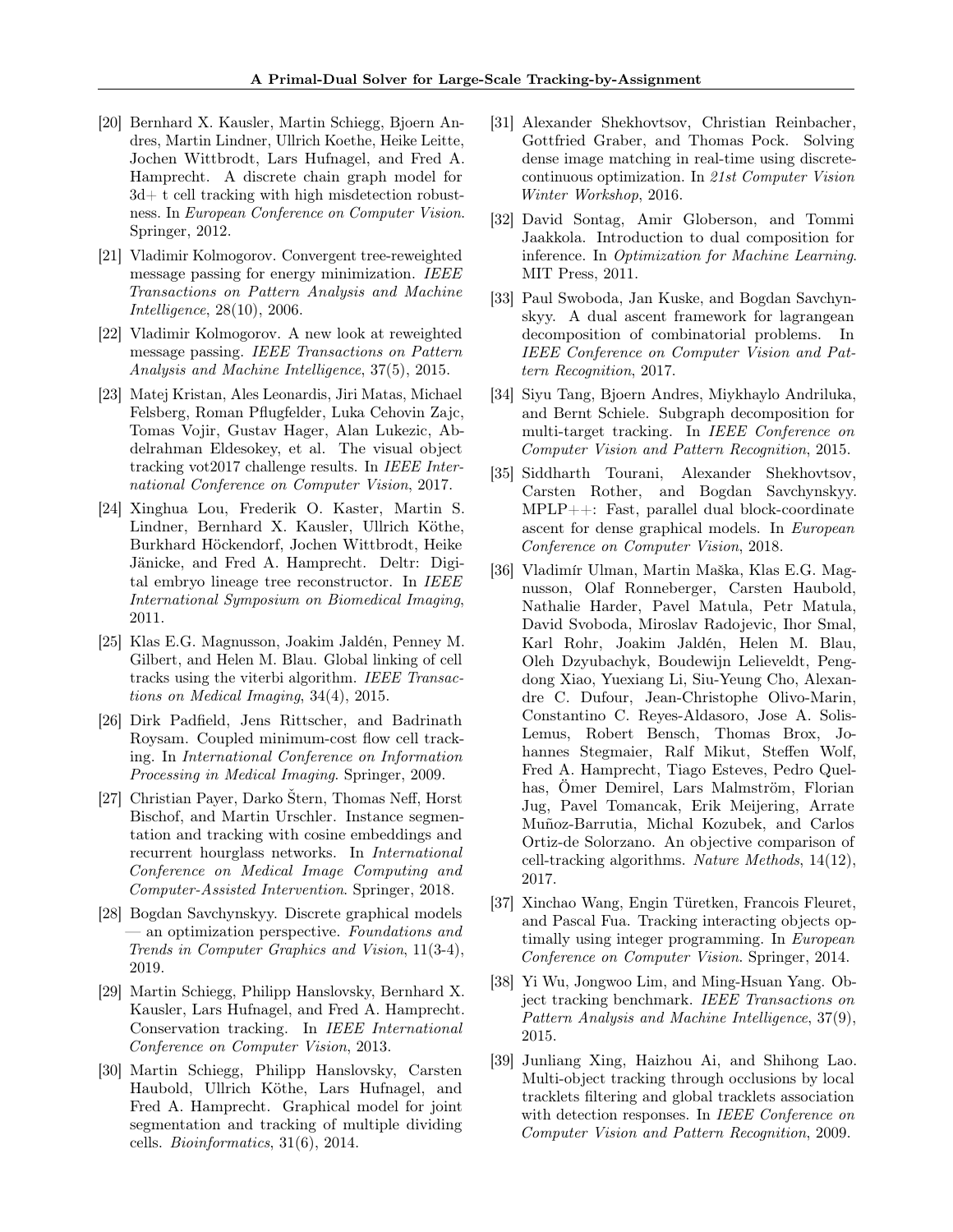# Supplementary Material

# A Primal-Dual Solver for Large-Scale Tracking-by-Assignment

#### A.1 Project website

Our project website at <https://vislearn.github.io/libct> contains additional information. At the time writing there we distribute: (i) The source code of our cell-tracking solver, (ii) information about how to obtain the datasets, and *(iii)* the model parameters that we have used.

### A.2 Tracking-by-Assignment formulation and cost computation

A description of the mathematical model of the tracking-by-assignment formulation was already given in Section 2. Even though the reasoning in the paper has no restrictions on the costs, the cost assignment is a crucial step when using the method in practice. In the following we describe the cost computation that we have used for preparation of this paper, especially for obtaining the results in our experimental evaluation in Section 6.

The cost  $\theta_u$  associated with each segmentation variable  $u \in \hat{\mathcal{V}}_{\text{det}}$  is based on image and object features of the underlying segmentation hypothesis. All segmentation hypotheses are assigned negative costs in order to promote selection as part of a tracking solution, i. e., a segmentation hypothesis with higher negative cost is more likely to be picked as part of a solution. Similar to [13, 14, 17], the cost  $\theta_u$  of any segment hypothesis is chosen according to its area and convexity according to the following rule

$$
\theta_u = -\alpha_{\text{det}} \cdot a(u) + \beta_{\text{det}} \cdot \left( |a_{\mathcal{C}}(u) - a(u)| \right) + \gamma_{\text{det}} \cdot \max(0, (a(u) - A))^2,
$$
\n(14)

where  $\alpha_{\det}$ ,  $\beta_{\det}$  and  $\gamma_{\det}$  are free coefficients,  $a(u)$  is the area of the hypothesis u,  $a_c(u)$  is the area of convex hull of that hypothesis  $u$ , and  $A$  is a free parameter that denotes the upper limit of the range of reasonable object (segment) sizes.

The costs for all transitions between time steps (moves and divisions) are set up to reflect the knowledge of biological experts. For any  $u \stackrel{w}{\to} v \in \hat{\mathcal{E}}_{\text{move}}$  the associated cost  $\theta_{u \stackrel{w}{\to} v}$  is given by a function which takes segment size and displacement (of segment centre of mass) between consecutive time points into account. The cost for a move variable can be written as

$$
\theta_{u \stackrel{w}{\to} v} = \alpha_{\text{move}} \cdot \Delta a(u, v) + \beta_{\text{move}} \cdot \Delta p(u, v) ,
$$
\n(15)

where  $\alpha_{\text{move}}$  and  $\beta_{\text{move}}$  are free coefficients,  $\Delta a$  and  $\Delta p$  represent the change in area and in squared position between two consecutive time points, respectively.

Let  $u \stackrel{w}{\Rightarrow} v/v' \in \hat{\mathcal{E}}_{\mathsf{div}}$ . The cost  $\theta_{u \stackrel{w}{\Rightarrow} v/v'}$  for division variable additionally accounts for the fact that a dividing cell typically splits into two equally sized daughter cells, and that the cumulative volume of the daughter cells roughly equals the volume of the mother cell. The division variable cost is given by

$$
\theta_{u \stackrel{w}{\to} v/v'} = \alpha_{\text{div}} + \beta_{\text{div}} \cdot \Delta a_{mds}(u, v, v') + \gamma_{\text{div}} \cdot \Delta a(v, v') + \kappa_{\text{div}} \cdot \Delta a(v, v')^2 + + 0.5 \cdot \rho_{\text{div}} \cdot (\Delta p(u, v)^2 + \Delta p(u, v')^2) + \sigma_{\text{div}} \cdot \Delta p(v, v')^2 + \tau_{\text{div}} \cdot \Delta r(u, v, v'),
$$
\n(16)

where  $\alpha_{\text{div}}, \beta_{\text{div}}, \gamma_{\text{div}}, \kappa_{\text{div}}, \rho_{\text{div}}, \sigma_{\text{div}}$  and  $\tau_{\text{div}}$  are free coefficients,  $\Delta a_{mds}(u, v, v') := |a(u) - a(v) - a(v')|$  is the change of area between mother and daughter cells, and  $\Delta r(u, v, v')$  is the difference in angular orientation between mother cell and daughter cells. Overall, the transition costs discourage the deviation from the above mentioned biological rules for any decision variable. Transition costs are positive and in order to collect the reward (negative costs) for a segmentation hypothesis, a solution needs to pay the price for explaining the past and future of this segment.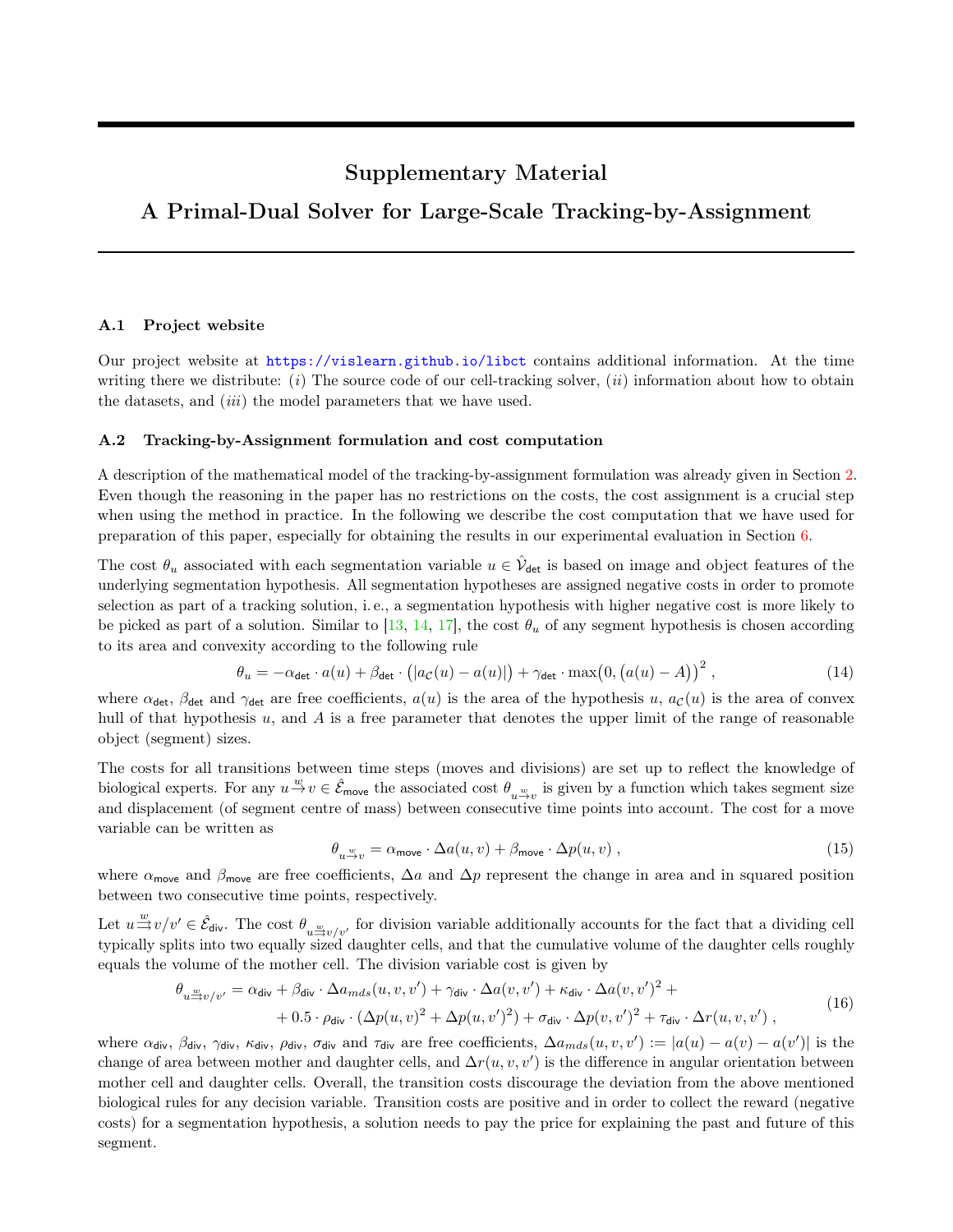Additionally, it is possible for a cell to appear/disappear along the image border (cells moving in/out of the field of view) but costs of appearance and disappearance are set to be higher for cells further away from the image boundary. For sake of simplicity our description in Section 2 does not include decision variables for appearance or disappearance events. However, our formulation allows to deactivate all incoming (outgoing) transition variables for a segment to model cell appearance (disappearance), see (3). The costs for appearance and disappearance described below can be incorporated by simply shifting the costs of incoming and outgoing transition variables and the affected segmentation variable by a constant factor. The cost  $\theta_{\text{app}}(u)$  and  $\theta_{\text{dis}}(u)$  for an appearance or disappearance of segmentation hypothesis  $u \in \hat{\mathcal{V}}_{\text{det}}$  are given by

$$
\theta_{\text{app}}(u) = \alpha_{\text{app}} \cdot a(u) + \beta_{\text{app}} \cdot \sqrt{d_b(u)} + \gamma_{\text{app}} \cdot d_b(u) , \qquad (17)
$$

$$
\theta_{\text{dis}}(u) = \alpha_{\text{dis}} \cdot a(u) + \beta_{\text{dis}} \cdot \sqrt{d_b(u)} + \gamma_{\text{dis}} \cdot d_b(u) , \qquad (18)
$$

where  $\alpha_{\text{app}}$ ,  $\alpha_{\text{dis}}$ ,  $\beta_{\text{app}}$ ,  $\beta_{\text{dis}}$ ,  $\gamma_{\text{app}}$  and  $\gamma_{\text{dis}}$  are free coefficients and  $d_b(u)$  represents the distance of the centre of mass of hypothesis  $u$  to the closest image boundary.

All free coefficients and the parameter A are set to sensible values by the engineer of the proposed system. The values we have used for all reported results are available online at our project website.

#### A.3 Source code of our cell-tracking solver

We implemented the suggested solving scheme in a modern  $C++$  library. The source code of this implementation is publicly available and we plan to incorporate further improvements in the future. To make the results presented in this paper reproducible, the repository holding the source code also contains a fixed version which we used during the preparation of this paper.

Along with the library we provide Python 3 bindings which allow to feed a text file representation of cell-tracking problems into the native library to run the solver.

For further information about the implementation and the text formats, please refer to the README file that is bundled with the source code.

Source code repository: <https://github.com/vislearn/libct>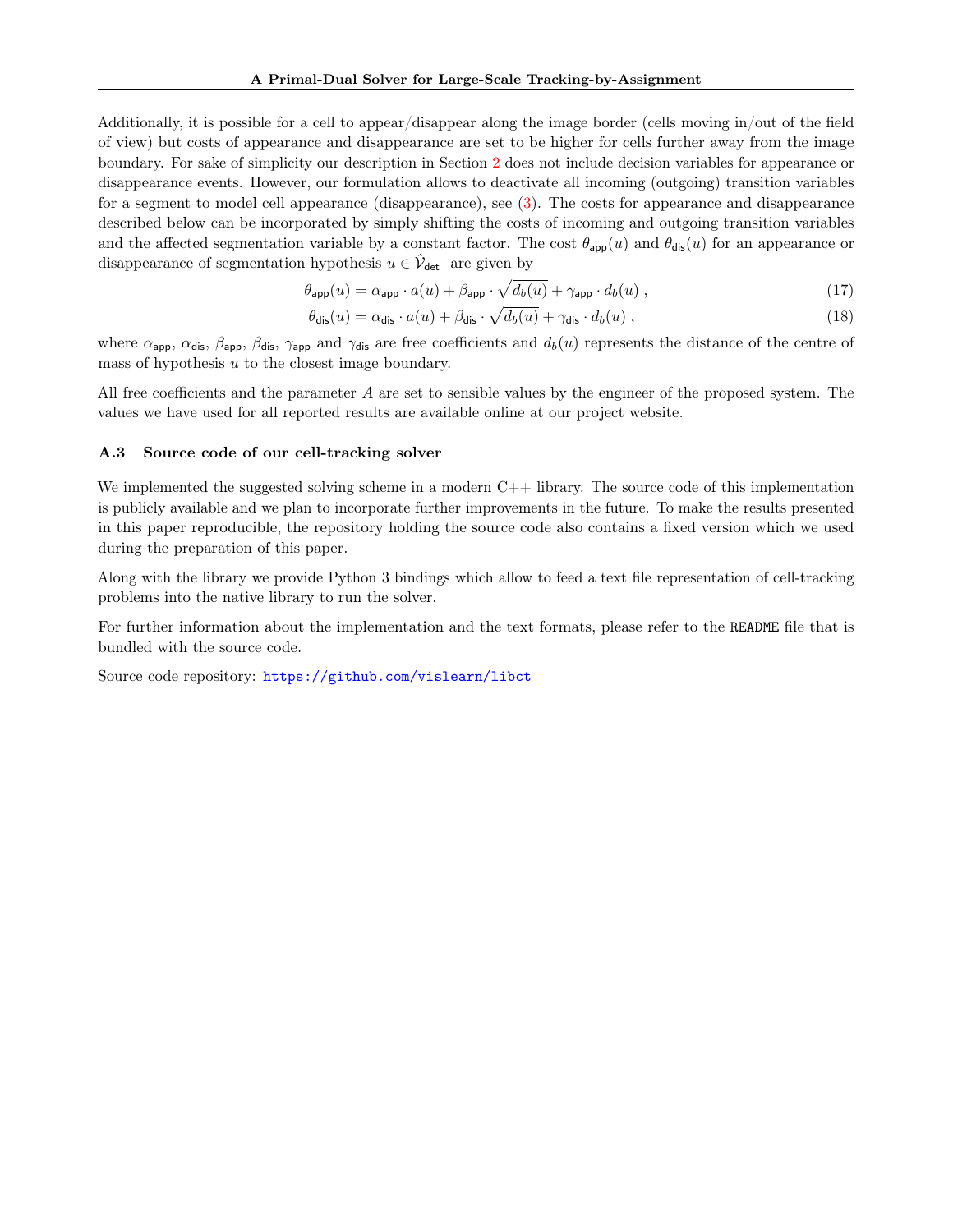### A.4 Detailed information about the datasets

A description of all used datasets can be found in Section 6. Instructions how to obtain the datasets can be found on our project website. There we also distribute the resulting optimization problems for each cell-tracking instance in a text format and provide all model parameters.



(a) drosophila (b) flywing





(c) Fluo-C2DL-MSC (d) Fluo-N2DH-GOWT1 (e) PhC-C2DL-PSC





Figure 3: Example images of datasets that have been used for the evaluation.

| instance          | $\#\text{timesteps}$ | $\#\frac{\text{detection}}{\text{time step}}$ | $\#\frac{\text{conflicts}}{\text{time step}}$ | transitive conflict clique |
|-------------------|----------------------|-----------------------------------------------|-----------------------------------------------|----------------------------|
| drosophila        | 252                  | $323.3 \pm 62.9$                              | $161.9 \pm 62.9$                              | $2.0 \pm 0.3$              |
| flywing- $100-1$  | 100                  | $2041.1 \pm 358.0$                            | $2138.8 \pm 358.0$                            | $753.2 \pm 997.2$          |
| flywing- $100-2$  | 100                  | $2223.4 \pm 258.2$                            | $1831.6 \pm 258.2$                            | $131.4 \pm 511.7$          |
| flywing- $245$    | 245                  | $3317.2 \pm 326.6$                            | $2733.5 \pm 326.6$                            | $54.7 \pm 373.9$           |
| Fluo-C2DL-MSC-1   | 48                   | $115.1 \pm 6.9$                               | $41.4 \pm 6.9$                                | $12.3 \pm 8.3$             |
| Fluo-C2DL-MSC-2   | 48                   | $52.2 \pm 4.9$                                | $18.8 \pm 4.9$                                | $9.8 \pm 8.8$              |
| Fluo-N2DH-GOWT1-1 | 92                   | $168.4 \pm 1.6$                               | $24.9 \pm 1.6$                                | $7.3 \pm 1.6$              |
| Fluo-N2DH-GOWT1-2 | 92                   | $207.1 \pm 4.9$                               | $36.8 \pm 4.9$                                | $7.5 \pm 2.0$              |
| PhC-C2DL-PSC-1    | 426                  | $1551.4 \pm 482.7$                            | $576.7 \pm 482.7$                             | $3.4 \pm 1.4$              |
| PhC-C2DL-PSC-2    | 426                  | $1249.8 + 372.6$                              | $455.8 \pm 372.6$                             | $3.5 \pm 1.4$              |

Table 2: Characteristics of all used tracking problem instances.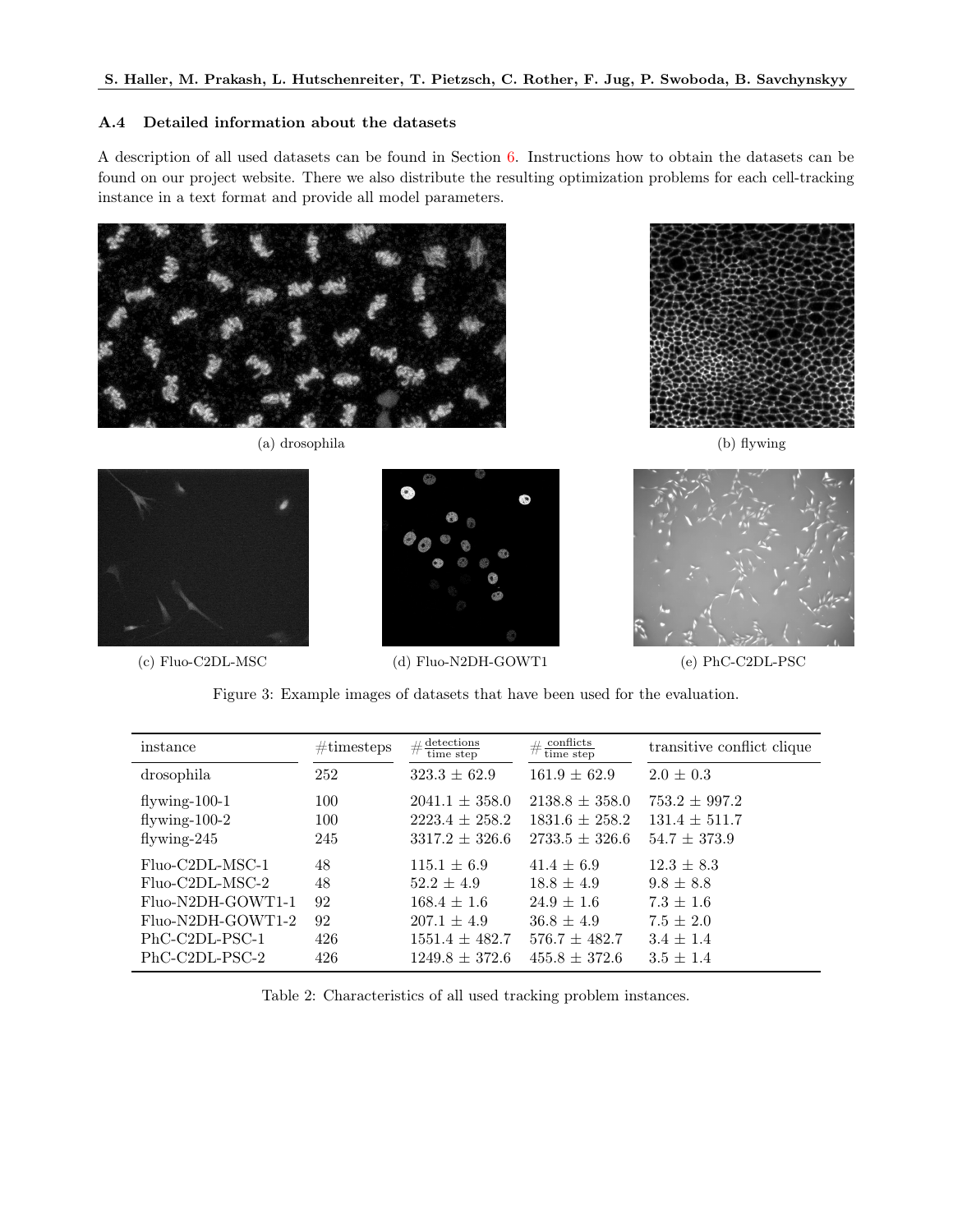## A.5 Detailed convergence plots



Figure 4: Comparison of lower-bound (dashed  $=$  and upper-bound (dotted  $\cdots$ ) convergence for our solver and Gurobi. We obtain high-quality solutions after only a few iterations. For more information see section  $6$ .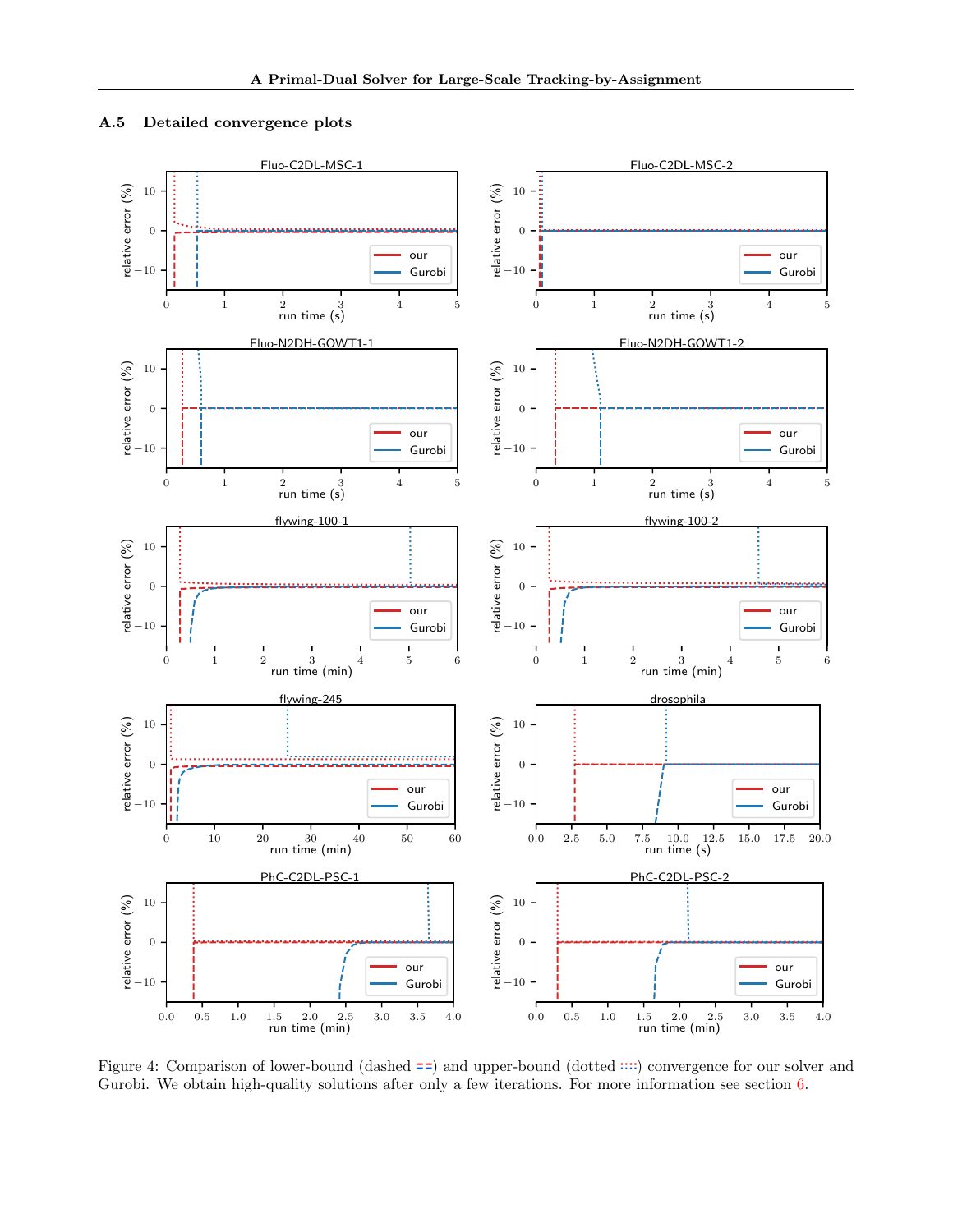#### A.6 Proofs of mathematical statements

**Lemma 1.** The optimization objective  $E(\theta, x) = \sum_{v \in \mathcal{V}_{\text{det}}} \langle \theta_v, x_v \rangle + \sum_{c \in \mathcal{V}_{\text{conf}}} \langle \theta_c, x_c \rangle$ , cf. (10), is equivalent to

$$
E(\theta, x) = \sum_{v \in \mathcal{V}_{\text{det}}} \theta_{v, \text{det}} x_{v, \text{det}} + \sum_{\substack{e = u \to v \\ \in \mathcal{E}_{\text{move}}}} \theta_{u, \text{out}}(e) x_{u, \text{out}}(e) + \sum_{\substack{e = u \to v \\ \in \mathcal{E}_{\text{move}}}} \theta_{v, \text{in}}(e) x_{v, \text{in}}(e) + \sum_{\substack{e = u \to v \\ \in \mathcal{E}_{\text{div}}}} \theta_{v, \text{in}}(e) x_{v, \text{in}}(e) + \sum_{\substack{e = u \to v / w \\ \in \mathcal{E}_{\text{div}}}} \theta_{w, \text{in}}(e) x_{v, \text{in}}(e) + \sum_{\substack{e = u \to v / w \\ \in \mathcal{E}_{\text{div}}}} \theta_{w, \text{in}}(e) x_{w, \text{in}}(e) + \sum_{\substack{e = v \neq c \\ \in \mathcal{E}_{\text{div}}}} \theta_{c}(v) x_{c}(v) \tag{19}
$$

*Proof.* First, we apply the definition of  $\mathcal{X}_v$  for all  $v \in \mathcal{V}_{\text{det}}$  as well as the definition of  $\mathcal{X}_c$  for all  $c \in \mathcal{V}_{\text{conf}}$ . Next, we write the inner products in an explicit form.

$$
\sum_{v \in \mathcal{V}_{\text{det}}} \langle \theta_v, x_v \rangle = \sum_{v \in \mathcal{V}_{\text{det}}} \left( \langle \theta_{v, \text{det}}, x_{v, \text{det}} \rangle + \langle \theta_{v, \text{in}}, x_{v, \text{in}} \rangle + \langle \theta_{v, \text{out}}, x_{v, \text{out}} \rangle \right)
$$
\n
$$
= \sum_{v \in \mathcal{V}_{\text{det}}} \theta_{v, \text{det}} x_{v, \text{det}} + \sum_{v \in \mathcal{V}_{\text{det}}} \sum_{e \in \text{in}(v)} \theta_{v, \text{in}}(e) x_{v, \text{in}}(e) + \sum_{u \in \mathcal{V}_{\text{det}}} \sum_{e \in \text{out}(u)} \theta_{u, \text{out}}(e) x_{u, \text{out}}(e) \tag{20}
$$
\n
$$
\sum_{v \in \mathcal{V}_{\text{det}}} \langle \theta_{e, x_{e}} \rangle = \sum_{v \in \mathcal{V}} \sum_{e \in \text{out}(v)} \theta_{e}(v) x_{e}(v) = \sum_{e \in \text{out}(v)} \theta_{e}(v) x_{e}(v) \tag{21}
$$

$$
\sum_{c \in \mathcal{V}_{\text{conf}}} \langle \theta_c, x_c \rangle = \sum_{c \in \mathcal{V}_{\text{conf}}} \sum_{\substack{v \in \mathcal{V}_{\text{det}}} v_c(v) \ x_c(v) = \sum_{v \{c \in \mathcal{E}_{\text{conf}}} \theta_c(v) \ x_c(v) \tag{21}
$$

We can now use the definition of  $\text{in}(\cdot)$  and  $\text{out}(\cdot)$  to expand the corresponding sums in [\(20\)](#page-14-0).

$$
\sum_{v \in \mathcal{V}_{\text{det}}} \sum_{e \in \text{in}(v)} \theta_{v,\text{in}}(e) x_{v,\text{in}}(e) = \sum_{v \in \mathcal{V}_{\text{det}}} \sum_{u \in \mathcal{V}_{\text{det}}} \theta_{v,\text{in}}(e) x_{v,\text{in}}(e) + \sum_{v \in \mathcal{V}_{\text{det}}} \sum_{u \in \mathcal{V}_{\text{det}}} \theta_{v,\text{in}}(e) x_{v,\text{in}}(e) + \sum_{v \in \mathcal{V}_{\text{det}}} \sum_{u \in \mathcal{V}_{\text{det}}} \theta_{v,\text{in}}(e) x_{v,\text{in}}(e) x_{v,\text{in}}(e)
$$
\n
$$
= \sum_{\substack{e \in \text{max} \\ u \to v \in \mathcal{E}_{\text{move}} \\ u \to v \in \mathcal{E}_{\text{move}}}} \theta_{v,\text{in}}(e) x_{v,\text{in}}(e) + \sum_{\substack{e \in \text{max} \\ u \to v \neq v \in \mathcal{E}_{\text{move}} \\ v \in \mathcal{V}_{\text{det}}} \theta_{v,\text{in}}(e) x_{v,\text{in}}(e) + \sum_{u \in \mathcal{V}_{\text{int}}} \theta_{v,\text{in}}(e) x_{v,\text{in}}(e) x_{v,\text{in}}(e)
$$
\n
$$
\sum_{u \in \mathcal{V}_{\text{det}}} \sum_{e \in \text{move}} \theta_{u,\text{out}}(e) x_{u,\text{out}}(e) = \sum_{u \in \mathcal{V}_{\text{det}}} \sum_{v \in \mathcal{V}_{\text{det}}} \theta_{u,\text{out}}(e) x_{u,\text{out}}(e) + \sum_{u \in \mathcal{V}_{\text{det}}} \sum_{v \in \mathcal{V}_{\text{det}}} \theta_{u,\text{out}}(e) x_{u,\text{out}}(e)
$$
\n
$$
= \sum_{\substack{e \in \text{max} \\ u \to v \in \mathcal{E}_{\text{move}}}} \theta_{u,\text{out}}(e) x_{u,\text{out}}(e) + \sum_{\substack{e \in \text{max} \\ u \in \mathcal{V}_{\text{int}}} \theta_{u,\text{out}}(e) x_{u,\text{out}}(e) x_{u,\text{out}}(e) + \
$$

<span id="page-14-5"></span><span id="page-14-4"></span><span id="page-14-3"></span><span id="page-14-2"></span><span id="page-14-1"></span><span id="page-14-0"></span> $\Box$ 

Substituting the terms in  $(10)$  by  $(20)$ ,  $(21)$ ,  $(22)$  and  $(23)$  results in equation  $(19)$ .

**Corollary 1.** For any  $x \in \mathcal{X}$  the optimization objective  $E(\theta, x)$  is equivalent to

$$
E(\theta, x) = \sum_{v \in \mathcal{V}_{\text{det}}} \left( \theta_{v, \text{det}}(e) + \sum_{\substack{c \in \mathcal{V}_{\text{conf}}} c(v)} \theta_c(v) \right) x_{v, \text{det}}(e) + \sum_{\substack{e = u \to v \\ \in \mathcal{E}_{\text{move}}}} \left( \theta_{u, \text{out}}(e) + \theta_{v, \text{in}}(e) \right) x_{u, \text{out}}(e) + \sum_{\substack{e = u \to v \\ \in \mathcal{E}_{\text{div}}} \left( \theta_{u, \text{out}}(e) + \theta_{v, \text{in}}(e) + \theta_{v, \text{in}}(e) \right) x_{u, \text{out}}(e) \tag{24}
$$

*Proof.* Due to  $x \in \mathcal{X}$  we know that the coupling constraints (9) hold. This means that for a given edge  $e = u \to v \in \mathcal{E}_{\text{move}}$  it holds that  $x_{u,\text{out}}(e) = x_{v,\text{in}}(e)$  and similarly for divisions and conflict edges. We can now regroup the expression [\(19\)](#page-14-4) of Lemma [1](#page-14-4) and sort all terms by elements of vector x to directly obtain  $(24)$ .  $\Box$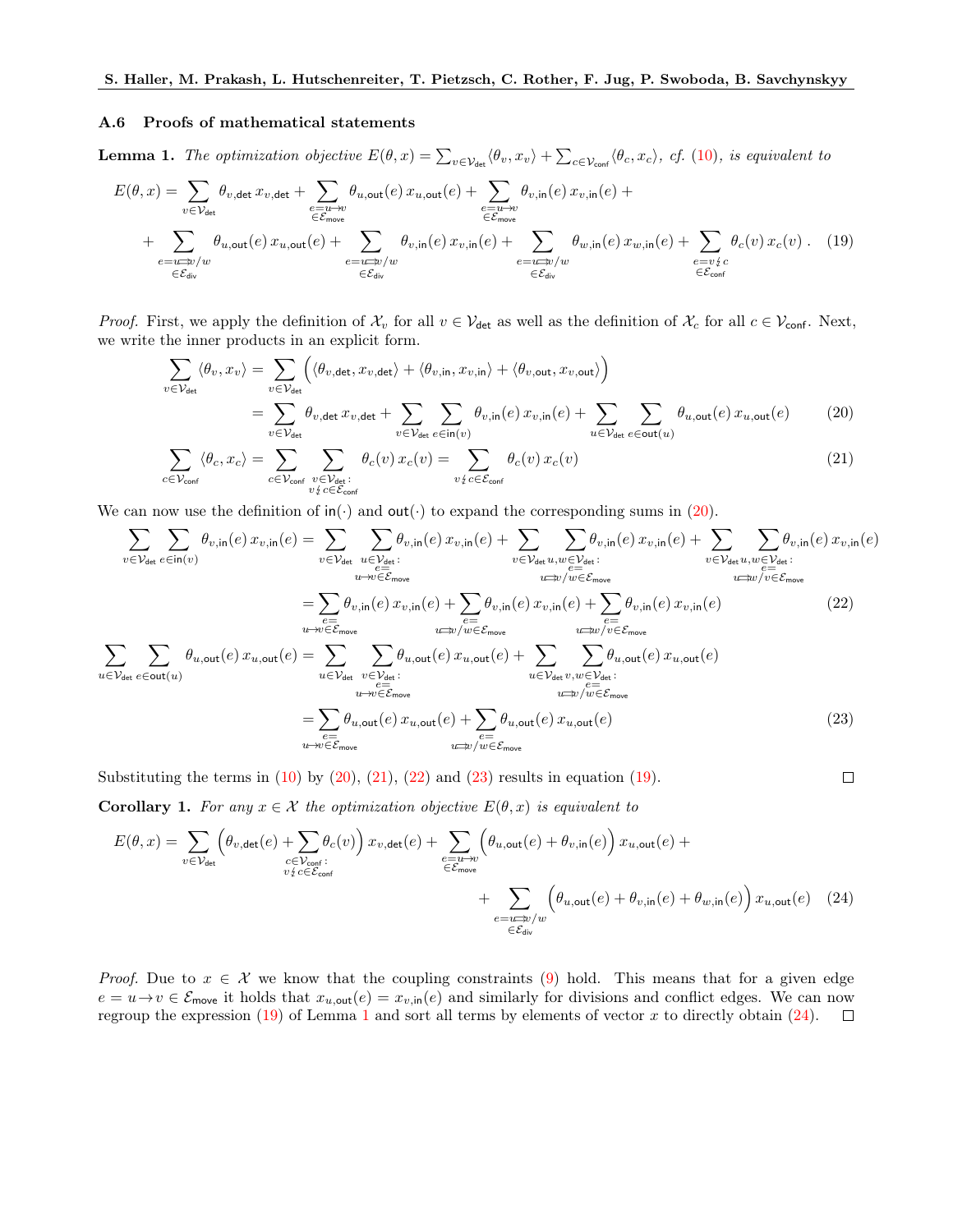**Proposition 1.**  $\forall x \in \mathcal{X}, \ \lambda \in \Lambda$ :  $E(\theta, x) = E(\theta^{\lambda}, x)$ .

*Proof.* Due to  $x \in \mathcal{X}$  we can apply Coralarry [1](#page-14-5) and hence know that  $E(\theta, x)$  is equivalent to [\(24\)](#page-14-5). Corolarry 1 also holds for  $E(\theta^{\lambda}, x)$  and we obtain

<span id="page-15-3"></span>
$$
E(\theta^{\lambda}, x) = \sum_{v \in \mathcal{V}_{\text{det}}} \left( \theta_{v, \text{det}}^{\lambda}(e) + \sum_{\substack{c \in \mathcal{V}_{\text{conf}}} c(v)} \theta_c^{\lambda}(v) \right) x_{v, \text{det}}(e) + \sum_{\substack{e = u \to v \\ \in \mathcal{E}_{\text{move}}} \left( \theta_{u, \text{out}}^{\lambda}(e) + \theta_{v, \text{in}}^{\lambda}(e) \right) x_{u, \text{out}}(e) + \sum_{\substack{e = u \to v \\ \in \mathcal{E}_{\text{div}}} \left( \theta_{u, \text{out}}^{\lambda}(e) + \theta_{v, \text{in}}^{\lambda}(e) + \theta_{w, \text{in}}^{\lambda}(e) \right) x_{u, \text{out}}(e) \tag{25}
$$

By definition of the reparametrized costs  $\theta^{\lambda}$  we can simplify each of the following terms into

$$
\forall v \in \mathcal{V}_{\text{det}}: \qquad \theta_{v,\text{det}}^{\lambda}(e) + \sum_{\substack{c \in \mathcal{V}_{\text{conf}}:\\v \nmid c \in \mathcal{E}_{\text{conf}}}} \theta_c^{\lambda}(v) = \theta_{v,\text{det}}(e) - \sum_{\substack{c \in \mathcal{V}_{\text{conf}}}\\\nu \nmid c \in \mathcal{E}_{\text{conf}}} \lambda(v \nmid c) + \sum_{\substack{c \in \mathcal{V}_{\text{conf}}}\\\nu \nmid c \in \mathcal{E}_{\text{conf}}} \theta_c^{\lambda}(v) + \lambda(v \nmid c) \bigg) = \theta_{v,\text{det}}(e) + \sum_{\substack{c \in \mathcal{V}_{\text{conf}}}\\\nu \nmid c \in \mathcal{E}_{\text{conf}}} \theta_c(v)
$$
\n(26)

<span id="page-15-1"></span><span id="page-15-0"></span>
$$
\forall e = u \to v \in \mathcal{E}_{\text{move}}:
$$
  

$$
\theta_{u,\text{out}}^{\lambda}(e) + \theta_{v,\text{in}}^{\lambda}(e) = \theta_{u,\text{out}}(e) - \lambda(e) + \theta_{v,\text{in}}(e) + \lambda(e)
$$
  

$$
= \theta_{u,\text{out}}(e) + \theta_{v,\text{in}}(e)
$$
(27)

<span id="page-15-2"></span>
$$
\forall e = u \Rightarrow v/w \in \mathcal{E}_{div}: \quad \theta_{u,out}^{\lambda}(e) + \theta_{v,in}^{\lambda}(e) + \theta_{w,in}^{\lambda}(e) = \theta_{u,out}(e) - \lambda_v(e) - \lambda_w(e) + \theta_{v,in}(e) + \lambda_v(e) + \theta_{w,in}(e) + \lambda_w(e) = \theta_{u,out}(e) + \theta_{v,in}(e) + \theta_{w,in}(e) \tag{28}
$$

Note that all tuples/triples of  $\lambda$  have been cancelling out each other. We can now insert [\(26\)](#page-15-0), [\(27\)](#page-15-1) and [\(28\)](#page-15-2) into  $(25)$  and obtain the same expression as the right-hand side of  $(24)$ . Due to Coralarry [1](#page-14-5) we now that the very same expression is equivalent to  $E(\theta, x)$ , hence  $E(\theta^{\lambda}, x) = E(\theta, x)$ .  $\Box$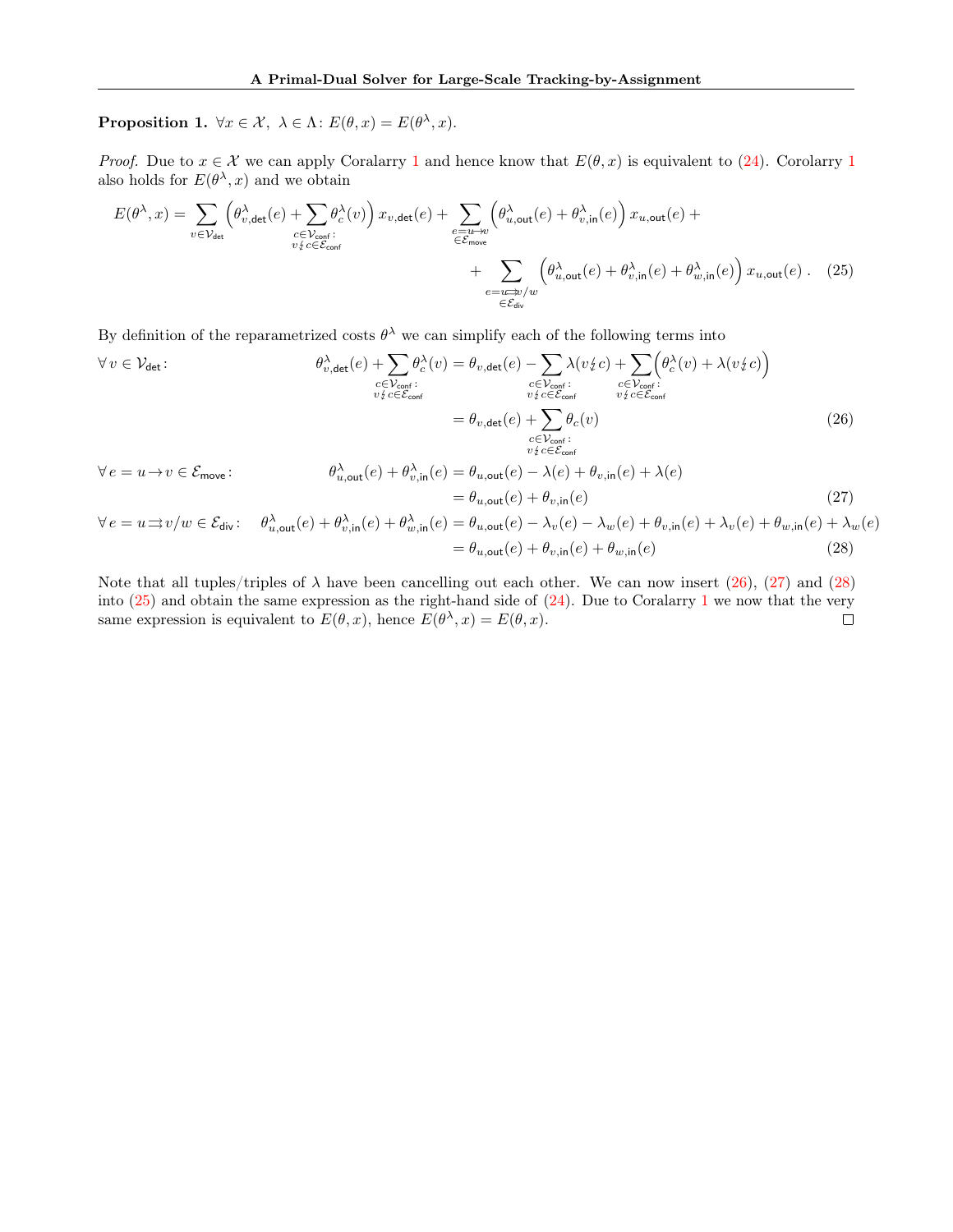**Proposition 2.** Dualizing all coupling constraints  $(9)$  in the objective  $(10)$  yields the Lagrange dual problem  $\max_{\lambda \in \Lambda} D(\lambda)$ , where

<span id="page-16-1"></span><span id="page-16-0"></span>
$$
D(\lambda) := \sum_{u \in \mathcal{V}_{\text{det}}} \min_{x_u \in \mathcal{X}_u} \langle \theta_u^{\lambda}, x_u \rangle + \sum_{c \in \mathcal{V}_{\text{conf}}} \min_{x_c \in \mathcal{X}_c} \langle \theta_c^{\lambda}, x_c \rangle.
$$
 (11)

Proof. To recap, the primal optimization problem is defined as the following, cf. (9) and (10):

$$
\min_{x \in \{0,1\}^n} \left[ E(\theta, x) = \sum_{u \in \mathcal{V}_{\text{det}}} \langle \theta_u, x_u \rangle + \sum_{c \in \mathcal{V}_{\text{conf}}} \langle \theta_c, x_c \rangle \right] \quad \text{s.t.} \quad \begin{cases} x_{u, \text{det}} = x_c(u) & \forall u \{c \in \mathcal{E}_{\text{conf}} \\ x_{u, \text{out}}(u \to v) = x_{v, \text{in}}(u \to v) & \forall u \to v \in \mathcal{E}_{\text{move}} \\ x_{u, \text{out}}(u \rightrightarrows v/w) = x_{v, \text{in}}(u \rightrightarrows v/w) & \forall u \rightrightarrows v/w \in \mathcal{E}_{\text{div}} \end{cases} \tag{29}
$$

We are now dualizing all the constraints of  $(29)$  by introducing a Lagrangean multipler for each equality constraint in [\(29\)](#page-16-0). In total we have  $|\mathcal{E}_{\text{conf}}| + |\mathcal{E}_{\text{move}}| + 2|\mathcal{E}_{\text{div}}|$  constraints, so to assign a Lagrangean multiplier to each constraint we will write  $\lambda \in \Lambda = \mathbb{R}^{|\mathcal{E}_{\text{conf}}| + |\mathcal{E}_{\text{move}}| + 2|\mathcal{E}_{\text{div}}|}$ , see the definition in the main paper. The Lagrange dual function augmented by the Lagrange multipliers now reads

$$
D(\lambda) = \min_{x \in \mathcal{X}} \Big[ E(\theta, x) + \sum_{u \neq c \in \mathcal{E}_{\text{conf}}} (x_c(u) - x_{u, \text{det}}) \lambda(u_x^c c) + \sum_{\substack{e = \\ u \to v \in \mathcal{E}_{\text{move}}}} (x_{v, \text{in}}(e) - x_{u, \text{out}}(e)) \lambda(e) + \sum_{\substack{e = \\ v \to v \text{ / } w \in \mathcal{E}_{\text{div}}}} (x_{v, \text{in}}(e) - x_{u, \text{out}}(e)) \lambda_w(e) + \sum_{\substack{e = \\ v \to v \text{ / } w \in \mathcal{E}_{\text{div}}}} (x_{w, \text{in}}(e) - x_{u, \text{out}}(e)) \lambda_w(e) \Big] ,
$$

$$
D(\lambda) = \min_{x \in \mathcal{X}} \Big[ E(\theta, x) + \sum_{u \neq c \in \mathcal{E}_{\text{conf}}} x_c(u) \lambda(u_c^c e) + \sum_{e \in \mathcal{E}_{\text{move}}} x_{v, \text{in}}(e) \lambda(e) + \sum_{w \neq v \in \mathcal{E}_{\text{div}}} x_{v, \text{in}}(e) \lambda_v(e) + \sum_{w \neq v \neq v \neq v, \text{in}} x_{w, \text{in}}(e) \lambda_w(e) - \sum_{u \neq v \neq v \in \mathcal{E}_{\text{div}}} x_{u, \text{out}}(e) \lambda(e) - \sum_{e \in \mathcal{E}_{\text{div}}} x_{u, \text{out}}(e) \lambda_v(e) - \sum_{e \in \mathcal{E}_{\text{div}}} x_{u, \text{out}}(e) \lambda_w(e) \Big] . \tag{30}
$$

We can now apply Lemma [1](#page-14-4) to replace the term  $E(\theta, x)$  by [\(19\)](#page-14-4) in [\(30\)](#page-16-1). After regrouping the terms and sorting them by elements of  $x$  we get

$$
D(\lambda) = \min_{x \in \mathcal{X}} \left[ \sum_{v \in \mathcal{V}_{\text{det}}} \overbrace{\left(\theta_{v,\text{det}} - \sum_{c \in \mathcal{V}_{\text{conf}} \atop c \nmid v \right) c_{v,\text{int}}}^{\theta_{v,\text{det}}^{\lambda}} \overbrace{\left(\theta_{u,\text{out}}(e) - \lambda(e)\right)}^{\theta_{v,\text{out}}^{\lambda}(e)} x_{u,\text{out}}(e) + \sum_{\substack{e=u \to v \\ e \in \mathcal{E}_{\text{move}}} \overbrace{\left(\theta_{u,\text{out}}(e) - \lambda_{v}(e) - \lambda_{w}(e)\right) c_{u,\text{out}}(e) + \sum_{e=u \to v \\ e \in \mathcal{E}_{\text{move}}} \overbrace{\left(\theta_{u,\text{out}}(e) - \lambda_{v}(e) - \lambda_{w}(e)\right) c_{u,\text{out}}(e)}^{\theta_{v,\text{out}}^{\lambda}(e)} x_{u,\text{out}}(e) + \sum_{e=u \to v/w} \overbrace{\left(\theta_{v,\text{in}}(e) + \lambda_{v}(e)\right) c_{v,\text{in}}(e) c_{v,\text{in}}}^{\theta_{v,\text{inc}}^{\lambda}(e)} x_{v,\text{in}}(e) + \sum_{e \in \mathcal{E}_{\text{div}}} \overbrace{\left(\theta_{u,\text{in}}(e) + \lambda_{w}(e)\right) c_{v,\text{in}}(e)}^{\theta_{v,\text{inc}}^{\lambda}(e)} x_{v,\text{in}}(e) + \sum_{e \in \mathcal{E}_{\text{div}}} \overbrace{\left(\theta_{u,\text{in}}(e) + \lambda(e)\right) c_{v,\text{in}}(e) c_{v}}^{\theta_{v,\text{inc}}^{\lambda}(e)} x_{c}(v) \left. - \overbrace{\left(\theta_{u,\text{in}}(e) - \lambda(e)\right) c_{v,\text{in}}(e)}^{\theta_{v,\text{out}}^{\lambda}(e)} x_{v,\text{in}}(e) + \sum_{e \in \mathcal{E}_{\text{div}}} \overbrace{\left(\theta_{u,\text{in}}(e) - \lambda(e)\right) c_{v,\text{in}}(e)}^{\theta_{v,\text{in}}^{\lambda}(e)} x_{v,\text{in}}(e) + \sum_{e \in \mathcal{E}_{\text{div}}} \overbrace{\left(\theta_{u,\text{in}}(e) - \lambda(e)\right) c
$$

Due to Lemma [1](#page-14-4) we know that [\(31\)](#page-16-2) is equivalent to  $D(\lambda) = \min_{x \in \mathcal{X}} E(\theta^{\lambda}, x) = \min_{x \in \mathcal{X}} \left[ \sum_{u \in \mathcal{V}_{\text{det}}} \langle \theta^{\lambda}_u, x_u \rangle + \right]$  $\sum_{c \in \mathcal{V}_{\text{conf}}} \langle \theta_c^{\lambda}, x_c \rangle$  which is our unconstrained objective function for the Lagrange dual of [\(29\)](#page-16-0).

As we want to maximize the dual function  $D(\lambda)$  with respect to  $\lambda \in \Lambda$  the Lagrange dual problem reads

<span id="page-16-2"></span>
$$
\max_{\lambda \in \Lambda} \min_{x \in \mathcal{X}} \left[ \sum_{u \in \mathcal{V}_{\text{det}}} \langle \theta_u^{\lambda}, x_u \rangle + \sum_{c \in \mathcal{V}_{\text{conf}}} \langle \theta_c^{\lambda}, x_c \rangle \right] = \max_{\lambda \in \Lambda} \left[ \sum_{u \in \mathcal{V}_{\text{det}}} \min_{x_v \in \mathcal{X}_v} \langle \theta_u^{\lambda}, x_u \rangle + \sum_{c \in \mathcal{V}_{\text{conf}}} \min_{x_c \in \mathcal{X}_c} \langle \theta_c^{\lambda}, x_c \rangle \right].
$$
 (32)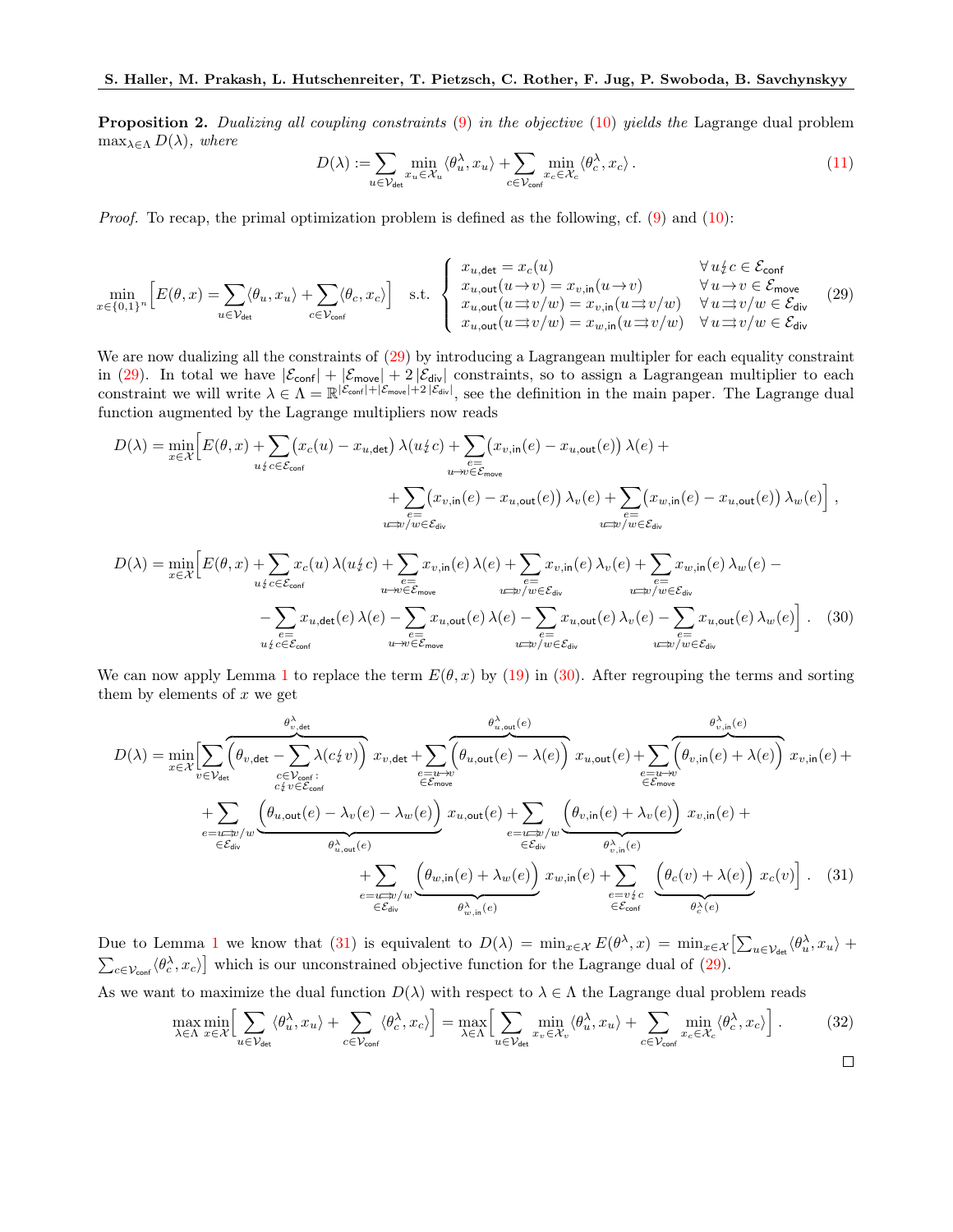**Proposition 3.** Dual updates  $\Delta \in \{\Delta_u^{\leftarrow}, \Delta_u^{\rightarrow}, \Delta_u^{\uparrow} \mid u \in \mathcal{V}_{\text{det}}\} \cup \{\Delta_c^{\uparrow} \mid c \in \mathcal{V}_{\text{conf}}\}$  monotonically increase the dual function, i. e.  $\forall \lambda \in \Lambda : D(\lambda) \leq D(\lambda + \Delta)$ .

*Proof.* For all possible choices of  $\Delta$  we want to show

$$
D(\lambda) \le D(\lambda + \Delta),
$$

for any fixed  $\lambda \in \Lambda$ , which is equivalent to  $0 \leq D(\lambda + \Delta) - D(\lambda)$ . Without loss of generality we can assume  $\lambda = 0$ , since any reparametrization is linear, and, therefore,  $\theta^{\lambda+\Delta} = (\theta^{\lambda})^{\Delta}$ . So we can just redefine  $\theta$  to match  $\theta^{\lambda}$ . Thus, it suffices to prove

<span id="page-17-0"></span>
$$
0 \le D(\Delta) - D(0),\tag{33}
$$

for all possible choices of  $\Delta$ .

**Case 1:** Let  $\Delta = \Delta_c^{\uparrow}$ ,  $c \in V_{\text{conf}}$  arbitrary but fixed. Recall that for all  $u \in c$ ,  $e = u \nmid c$ :

$$
\Delta_c^{\uparrow}(e) := -\theta_c(u) + \frac{1}{2} \big[ \langle \theta_c, z_c^{\star} \rangle + \langle \theta_c, z_c^{\star \star} \rangle \big], \text{ with } z_c^{\star} = \underset{x \in \mathcal{X}_c}{\arg \min} \langle \theta_c, x \rangle, \ z_c^{\star \star} = \underset{x \in \mathcal{X}_c}{\arg \min} \langle \theta_c, x \rangle \, .
$$

For convenience, let  $B_c := \frac{1}{2} [\langle \theta_c, z_c^* \rangle + \langle \theta_c, z_c^{**} \rangle]$ . Note that  $\langle \theta_c, z_c^* \rangle \leq B_c \leq \langle \theta_c, x \rangle$  for all  $x \in \mathcal{X}_c \setminus \{z_c^*\}$  by definition of  $z_c^*$ . We now rewrite the difference  $\overline{D}(\Delta_c^{\uparrow}) - D(0)$ :

$$
D(\Delta_c^{\uparrow}) - D(0) = \sum_{d \in \mathcal{V}_{\text{conf}}} \min_{x \in \mathcal{X}_d} \langle \theta_d^{\Delta_c^{\uparrow}}, x \rangle + \sum_{v \in \mathcal{V}_{\text{det}}} \min_{x \in \mathcal{X}_v} \langle \theta_v^{\Delta_c^{\uparrow}}, x \rangle - \left[ \sum_{d \in \mathcal{V}_{\text{conf}}} \min_{x \in \mathcal{X}_d} \langle \theta_d, x \rangle + \sum_{v \in \mathcal{V}_{\text{det}}} \min_{x \in \mathcal{X}_v} \langle \theta_v, x \rangle \right]
$$
  
\n
$$
= \min_{x \in \mathcal{X}_c} \langle \theta_c^{\Delta_c^{\uparrow}}, x \rangle - \min_{x \in \mathcal{X}_c} \langle \theta_c, x \rangle + \sum_{u \in c} \min_{x \in \mathcal{X}_u} \langle \theta_u^{\Delta_c^{\uparrow}}, x \rangle - \sum_{u \in c} \min_{x \in \mathcal{X}_u} \langle \theta_u, x \rangle
$$
  
\n
$$
= \min_{x \in \mathcal{X}_c} \sum_{u \in c} \left[ \theta_c(u) - \theta_c(u) + B_c \right] \cdot x(u) - \langle \theta_c, z_c^{\star} \rangle + \sum_{u \in c} \left[ \min_{x \in \mathcal{X}_u} \langle \theta_u^{\Delta_c^{\uparrow}}, x \rangle - \min_{x \in \mathcal{X}_u} \langle \theta_u, x \rangle \right]
$$
  
\n
$$
= \min \{0, B_c\} - \langle \theta_c, z_c^{\star} \rangle + \sum_{u \in c} \left[ \min_{x \in \mathcal{X}_u} \left( \langle \theta_u, x \rangle + [\theta_c(u) - B_c] \cdot x_{\text{det}} \right) - \min_{x \in \mathcal{X}_u} \langle \theta_u, x \rangle \right]
$$

If  $z_c^*(u) = 0$  for all  $u \in c$ , Equation [\(33\)](#page-17-0) holds, as in this case  $\theta_c(u) \ge B_c \ge 0$  for all  $u \in c$ . So we are left with the case that there exists  $u^* \in c$  such that  $z_c^*(u^*) = 1$ . Note that  $u^*$  is unique since  $z_c^* \in \mathcal{X}_c$ , cf. (8). In particular,  $z_c^*(u) = 0$  for all  $u \in c$ ,  $u \neq u^*$ . Furthermore, it is  $\langle \theta_c, z_c^* \rangle = \theta_c(u^*) \leq B_c \leq 0$ . We now obtain:

$$
D(\Delta_c^{\uparrow}) - D(0) = \min\{0, B_c\} - \langle \theta_c, z_c^{\star} \rangle + \sum_{\substack{u \in c:\\z_c^{\star}(u) = 0}} \left[ \min_{x \in \mathcal{X}_u} (\langle \theta_u, x \rangle + [\theta_c(u) - B_c] \cdot x_{\text{det}}) - \min_{x \in \mathcal{X}_u} \langle \theta_u, x \rangle \right] + \min_{x \in \mathcal{X}_{u^{\star}}} (\langle \theta_{u^{\star}}, x \rangle + [\theta_c(u^{\star}) - B_c] \cdot x_{\text{det}}) - \min_{x \in \mathcal{X}_{u^{\star}}} \langle \theta_{u^{\star}}, x \rangle \geq B_c - \langle \theta_c, z_c^{\star} \rangle + \min_{x \in \mathcal{X}_{u^{\star}}} \langle \theta_{u^{\star}}, x \rangle + \langle \theta_c, z_c^{\star} \rangle - B_c - \min_{x \in \mathcal{X}_{u^{\star}}} \langle \theta_{u^{\star}}, x \rangle = 0
$$

Hence,  $D(\Delta_c^{\uparrow}) - D(0) \geq 0$ .

**Case 2:** Let  $\Delta = \Delta_u^{\uparrow}$ ,  $u \in \mathcal{V}_{\text{det}}$  arbitrary but fixed. Recall that for all  $e \in \text{conf}(u)$ :

$$
\Delta_u^{\uparrow}(e) := \min_{x \in \mathcal{X}_u \colon x_{\text{det}} = 1} \frac{\langle \theta_u, x \rangle}{|\text{conf}(u)|} = \frac{1}{|\text{conf}(u)|} \min_{x \in \mathcal{X}_u \colon x_{\text{det}} = 1} \langle \theta_u, x \rangle.
$$

Now, rewriting the difference  $D(\Delta_u^{\uparrow}) - D(0)$  yields:  $D(\Delta_u^{\uparrow}) - D(0)$ 

$$
=\sum_{v\in\mathcal{V}_{\text{det}}} \min_{x\in\mathcal{X}_v} \langle \theta_v^{\Delta_u^\uparrow}, x\rangle + \sum_{c\in\mathcal{V}_{\text{conf}}} \min_{x\in\mathcal{X}_c} \langle \theta_c^{\Delta_u^\uparrow}, x\rangle - \left[\sum_{v\in\mathcal{V}_{\text{det}}} \min_{x\in\mathcal{X}_v} \langle \theta_v, x\rangle + \sum_{c\in\mathcal{V}_{\text{conf}}} \min_{x\in\mathcal{X}_c} \langle \theta_c, x\rangle\right] = \min_{x\in\mathcal{X}_u} \langle \theta_u^{\Delta_u^\uparrow}, x\rangle - \min_{x\in\mathcal{X}_u} \langle \theta_u, x\rangle + \sum_{c\in\mathcal{V}_{\text{conf}}:} \min_{x\in\mathcal{X}_c} \langle \theta_c^{\Delta_u^\uparrow}, x\rangle - \sum_{c\in\mathcal{V}_{\text{conf}}:} \min_{x\in\mathcal{X}_c} \langle \theta_c, x\rangle
$$

proof continues on next page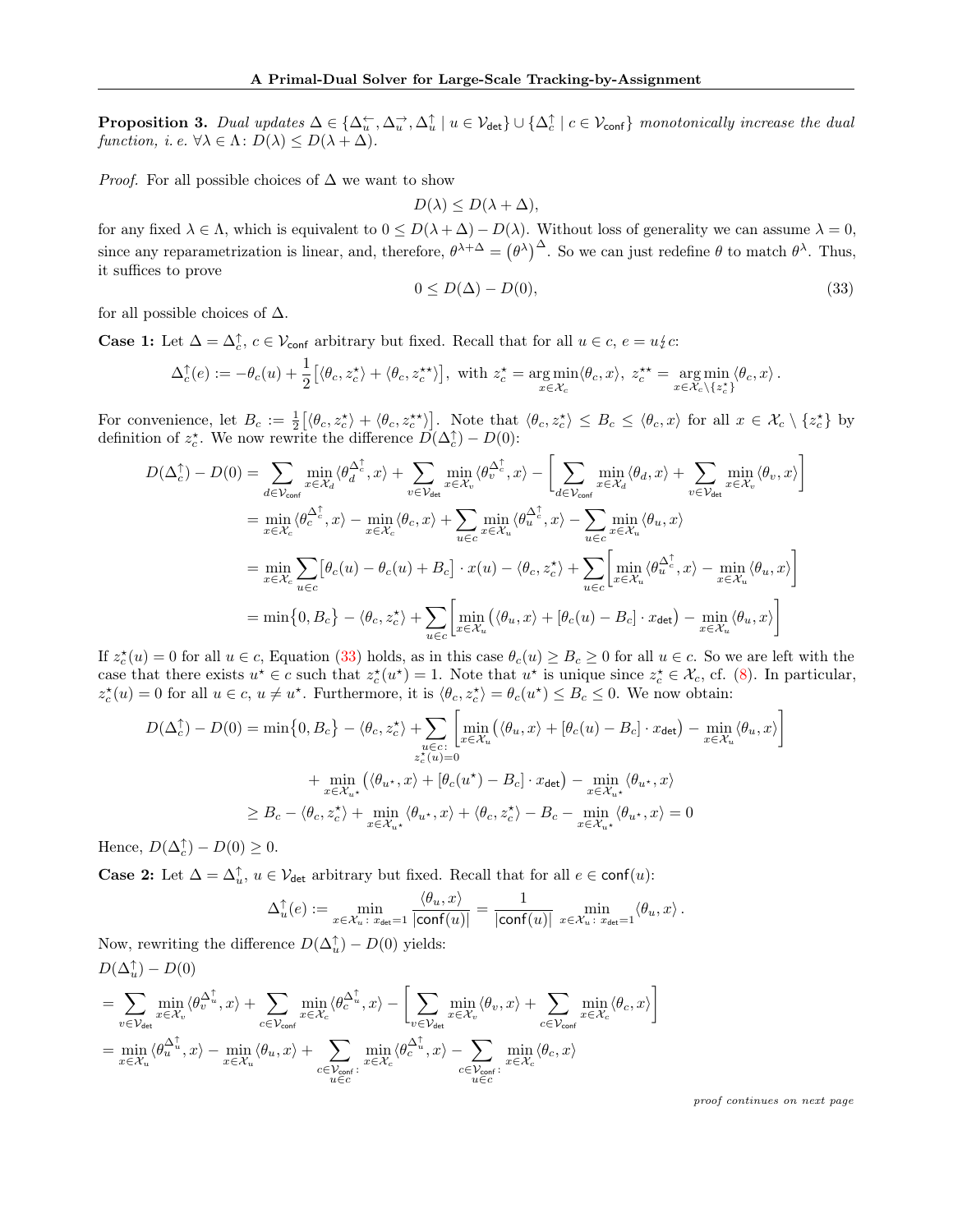$$
D(\Delta_u^{\uparrow}) - D(0)
$$
\n
$$
= \min_{x \in \mathcal{X}_u} \left[ \langle \theta_u, x \rangle - x_{\text{det}} \cdot \sum_{e \in \text{conf}(u)} \Delta_u^{\uparrow}(e) \right] - \min_{x \in \mathcal{X}_u} \langle \theta_u, x \rangle + \sum_{\substack{e \in \mathcal{V}_{\text{conf}} \\ u \in \mathcal{C}}} \left[ \min_{x \in \mathcal{X}_e} \langle \langle \theta_c, x \rangle + \Delta_u^{\uparrow}(u/c) \cdot x(u) \rangle - \min_{x \in \mathcal{X}_c} \langle \theta_c, x \rangle \right]
$$
\n
$$
= \min_{x \in \mathcal{X}_u} \left[ \langle \theta_u, x \rangle - x_{\text{det}} \cdot \min_{y \in \mathcal{X}_u} \langle \theta_u, y \rangle \right] - \min_{x \in \mathcal{X}_u} \langle \theta_u, x \rangle + \sum_{\substack{e \in \mathcal{V}_{\text{conf}} \\ u \in \mathcal{C}}} \left[ \min_{x \in \mathcal{X}_e} \langle \langle \theta_c, x \rangle + \frac{x(u)}{|\text{conf}(u)|} \cdot \min_{y \in \mathcal{X}_u} \langle \theta_u, y \rangle \right) - \min_{x \in \mathcal{X}_e} \langle \theta_c, x \rangle \right]
$$
\n
$$
= \min \left\{ 0, \min_{x \in \mathcal{X}_u} \langle \theta_u, x \rangle - \min_{y \in \mathcal{X}_u} \langle \theta_u, y \rangle \right\} - \min_{y \in \mathcal{X}_u} \langle \theta_u, x \rangle + \sum_{\substack{e \in \mathcal{V}_{\text{conf}} \\ u \in \mathcal{C}}} \left[ \min_{x \in \mathcal{X}_e} \langle \theta_c, x \rangle + \min_{y \in \mathcal{X}_u} \left[ \langle \theta_c, x \rangle + \min_{y \in \mathcal{X}_u} \langle \theta_u, x \rangle \right] - \min_{y \in \mathcal{X}_u} \langle \theta_u, x \rangle \right]
$$
\n
$$
= 0 - \min_{x \in \mathcal{X}_u} \langle \theta_u, x \rangle + \sum_{\substack{e \in \mathcal{V}_{\text{conf}} \\ u \in \mathcal{C}}} \left[ \min_{x \in \mathcal{X}_e
$$

Case 3: Let  $\Delta = \Delta_u^{\rightarrow}$ ,  $u \in V_{\text{det}}$  arbitrary but fixed. Recall that for all  $e \in \text{out}(u)$ :

$$
\Delta_u^{\rightarrow}(e) := \min_{\substack{x \in \mathcal{X}_u : \\ x_{\text{out}}(e) = 1}} \langle \theta_u, x \rangle - \Theta_{u, \text{out}}, \text{ if } e \in \mathcal{E}_{\text{move}}, \qquad (\Delta_u^{\rightarrow})_v(e) := \frac{1}{2} \Big[ \min_{\substack{x \in \mathcal{X}_u : \\ x_{\text{out}}(e) = 1}} \langle \theta_u, x \rangle - \Theta_{u, \text{out}} \Big], \text{ if } e = u \Rightarrow v/w
$$
\n
$$
\text{where } \Theta_{u, \text{out}} := \min \Big\{ 0, \frac{1}{2} \big[ \langle \theta_u, x_u^{\star} \rangle + \langle \theta_u, (1, x_{u, \text{in}}^{\star}, y_{u, \text{out}}^{\star}) \rangle \big] \Big\}, \ x_u^{\star} := \underset{x \in \mathcal{X}_u : \\ x_{\text{det}} = 1}{\arg \min} \langle \theta_u, x \rangle, \text{ and } y_u^{\star} := \underset{x \in \mathcal{X}_u : \\ x_{\text{det}} = 1, \ x_{\text{in}} \neq x_{u, \text{in}}^{\star}, x_{\text{out}} \neq x_{u, \text{out}}^{\star}} \rangle
$$

Using similar techniques as above we can rewrite the difference  $D(\Delta_u^{\rightarrow}) - D(0)$  as follows:  $D(\Delta_u^{\rightarrow}) - D(0)$ 

$$
= \sum_{v \in \mathcal{V}_{det}} \min_{x \in \mathcal{X}_v} \langle \phi_v^{\Delta_w^{\rightarrow *}}, x \rangle + \sum_{c \in \mathcal{V}_{cont}} \min_{x \in \mathcal{X}_c} \langle \phi_c^{\Delta_w^{\rightarrow *}}, x \rangle - \left[ \sum_{v \in \mathcal{V}_{det}} \min_{x \in \mathcal{X}_v} \langle \phi_v, x \rangle + \sum_{c \in \mathcal{V}_{cont}} \min_{x \in \mathcal{X}_v} \langle \phi_c, x \rangle \right]
$$
\n
$$
= \min_{x \in \mathcal{X}_u} \langle \phi_u^{\Delta_w^{\rightarrow *}}, x \rangle + \sum_{\substack{u \to v \in \\ u \to v \in \\ u \to v}} \min_{x \in \mathcal{X}_v} \langle \phi_v^{\Delta_w^{\rightarrow *}}, x \rangle + \sum_{\substack{x \in \mathcal{X}_v \\ x \in \mathcal{X}_v}} \min_{\langle \phi_v, x \rangle} \langle \phi_v^{\Delta_w^{\rightarrow *}}, x \rangle + \min_{x \in \mathcal{X}_w} \langle \phi_w^{\Delta_w^{\rightarrow *}}, x \rangle \right]
$$
\n
$$
- \left( \min_{x \in \mathcal{X}_u} \langle \theta_u, x \rangle + \sum_{\substack{u \to v \in \\ v \in \text{conv} \cap \text{out}(u)}} \min_{x \in \mathcal{X}_v} \langle \theta_v, x \rangle + \sum_{\substack{u \to v / w \in \\ v \in \mathcal{X}_v \cap \text{out}(u)}} \left[ \min_{x \in \mathcal{X}_v} \langle \theta_v, x \rangle + \min_{x \in \mathcal{X}_w} \langle \theta_w, x \rangle \right] \right)
$$
\n
$$
= \min_{x \in \mathcal{X}_u} \left[ \langle \theta_u, x \rangle - \sum_{e \in \text{out}(u) \cap \mathcal{E}_{move}} \Delta_u^{\rightarrow} (e) \cdot x_{\text{out}}(e) - \sum_{e \in \text{out}(u) \cap \mathcal{E}_{div}} \left[ (\Delta_w^{\rightarrow})_v(e) + (\Delta_w^{\rightarrow})_w(e) \right] \cdot x_{\text{out}}(e) \right] + \sum_{\substack{e \in \text{in}(u) \in \\ v \in \text{conv} \cap \text{out}(u)}} \left[ \min_{x \in \mathcal{X}_v} \langle \theta
$$

proof continues on next page